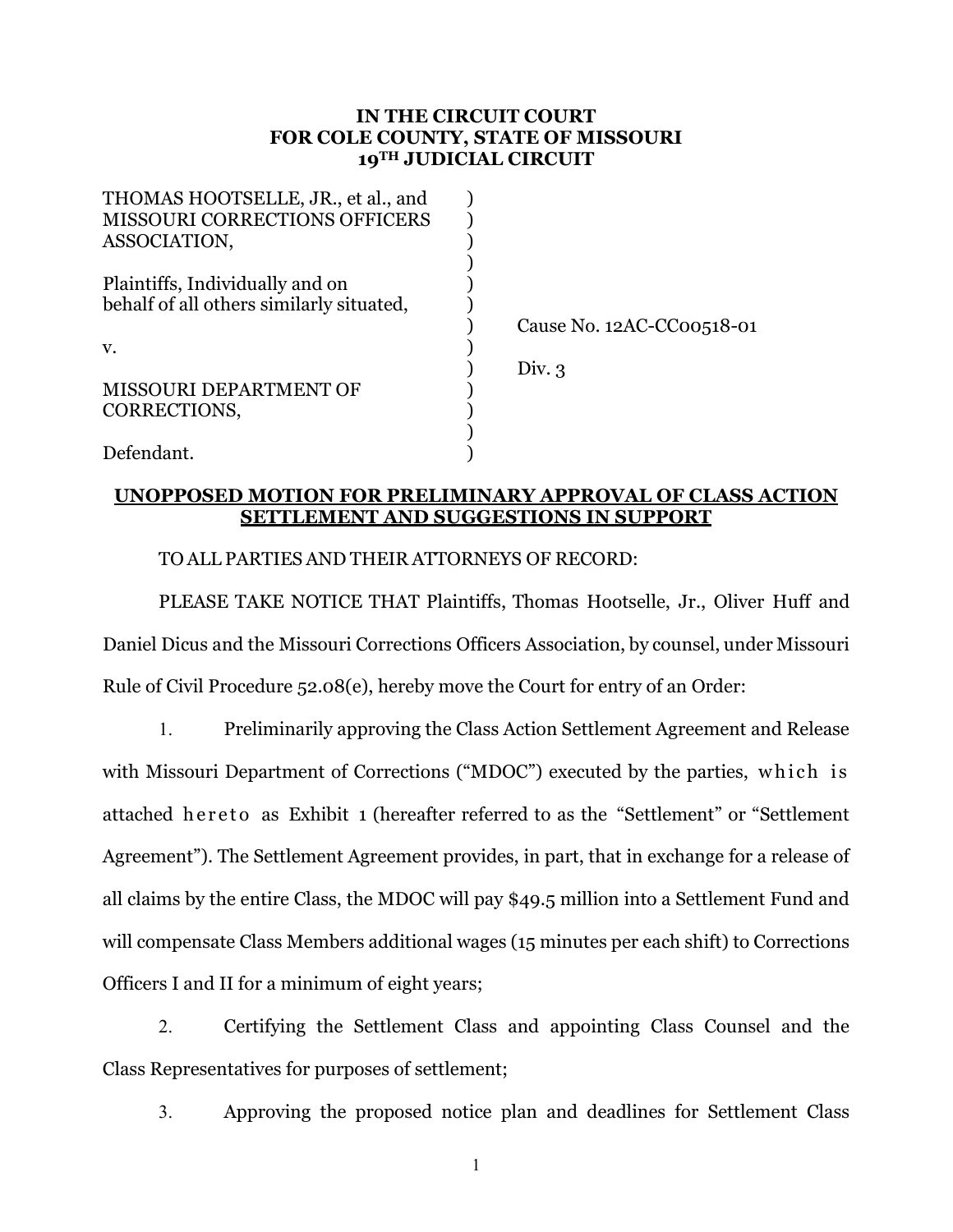Members to object to, or opt-out of, the proposed Settlement as set forth in this table of proposal deadlines:

| <b>Event</b>                                | <b>Time for Compliance</b>                 |
|---------------------------------------------|--------------------------------------------|
| Deadline for Settlement Administrator to    | Within 30 days from entry of the           |
| Mail Notice to Settlement Class Members     | Preliminary Approval Order                 |
| Deadline for Class Member Objections        | 60 days after notice is sent               |
| Deadline for Opt-Outs                       | 60 days after notice is sent               |
| Deadline for motion for attorneys' fees and | 10 days prior to deadline for Class Member |
| costs                                       | Objections                                 |
| Deadline for motion for final approval      | 10 days prior to Final Approval Hearing    |
| <b>Final Approval Hearing</b>               | Approximately 120 days from entry of the   |
|                                             | Preliminary Approval Order                 |

# **PROPOSED APPROVAL TIMELINE**

4. Scheduling a hearing in approximately 120 days to consider final approval of the proposed Settlement.

This motion is made on the grounds that the Settlement is the product of arm'slength negotiations by informed counsel and is a fair, reasonable, and adequate compromise of the claims brought in this case. Class Counsel met and conferred with counsel for Defendant about this motion, and Defendant does not oppose the motion.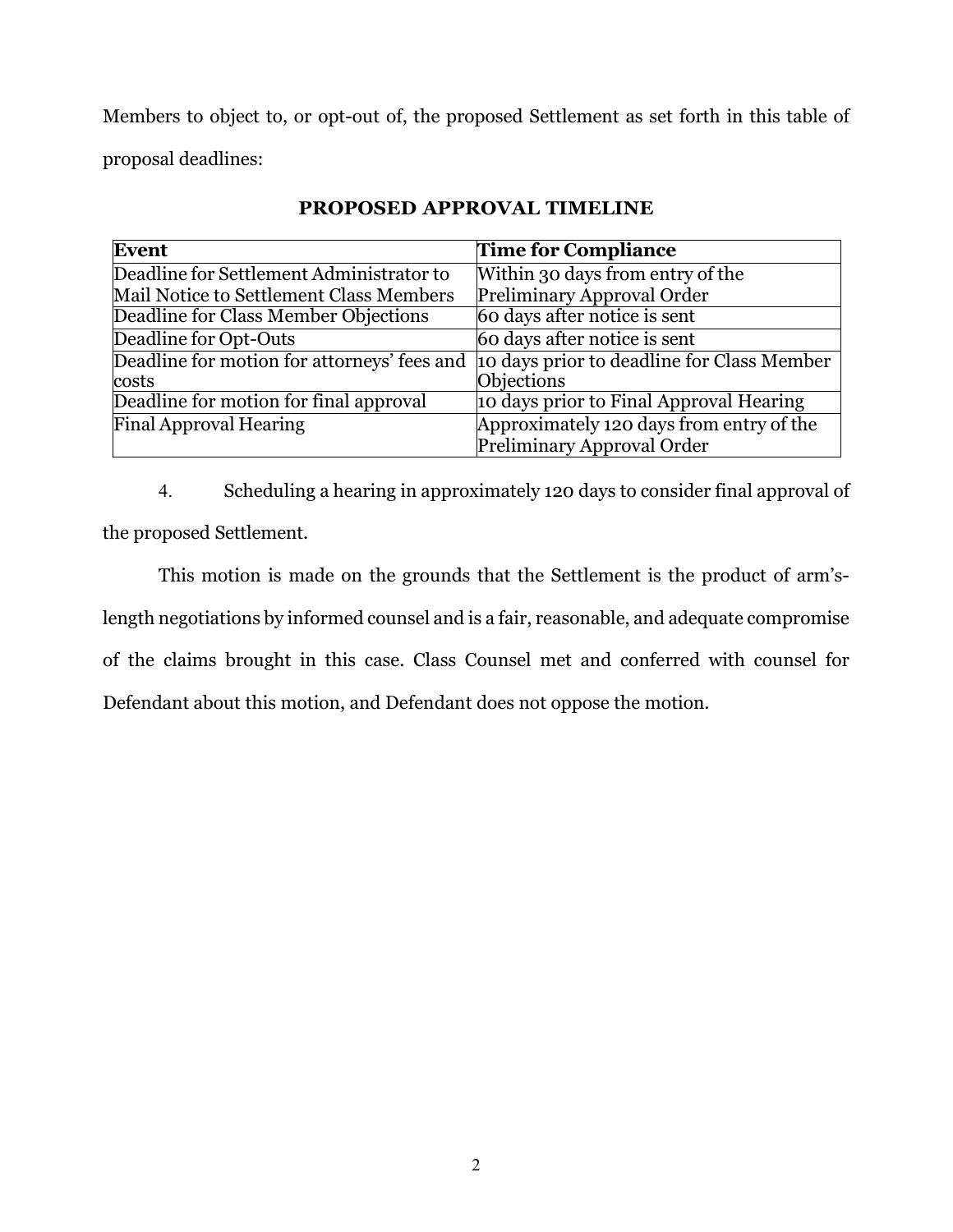#### **INTRODUCTION**

After almost a decade of intense and extensive litigation that included the production of hundreds of thousands of documents, dozens of depositions, and the briefing of multiple motions to compel, motions to dismiss and motions for summary judgment; full briefing of class certification, leading the Court to certify a class in 2015, which was thereafter subject to multiple motions to decertify; a trial in August of 2018 leading to a judgment in favor of Plaintiffs, which was followed by appeals to the Missouri Court of Appeals and the Missouri Supreme Court, a remand to this Court for further proceedings and extensive preparations for a second trial in June of 2022, including preparations of expert reports and the filing of motions for summary judgment by both sides; extensive expert analysis (by both sides) of the potential class-wide damages in this case; and multiple intense, arm's-length mediation sessions overseen by former Missouri Supreme Court Judge and neutral mediator Ray Price, Esq. of Armstrong Teasdale, the Parties reached the proposed Class Action Settlement Agreement and Release (attached hereto as Exhibit 1) that is now before the Court for preliminary approval under Missouri Rule of Civil Procedure 52.08. The Settlement, which was the result of hard-fought, arm's-length negotiations, provides a cash Settlement Fund of \$49,500,000. Settlement ¶ 2.26; Affidavit of Gary K. Burger attached hereto as Exhibit 2 ("Burger Aff."), ¶ 31. The Settlement Fund represents a recovery of nearly 33% of the damages projected by Plaintiffs' expert as the best possible day in court for the Settlement Class, and 95% of the damages projected by Defendant's expert. Burger Aff. ¶ 35. The Settlement monies will be distributed to the members of the Settlement Class without requiring them to complete a claim form or take any additional steps. Burger Aff. ¶ 35. The Settlement also pays all Class Members an extra 15 minutes of time per shift to pay for pre and post shift activity in the future guaranteed for 8 years at least, which has a value of about \$54 Million to the Settlement Class and will cost MDOC about \$65 Million to pay with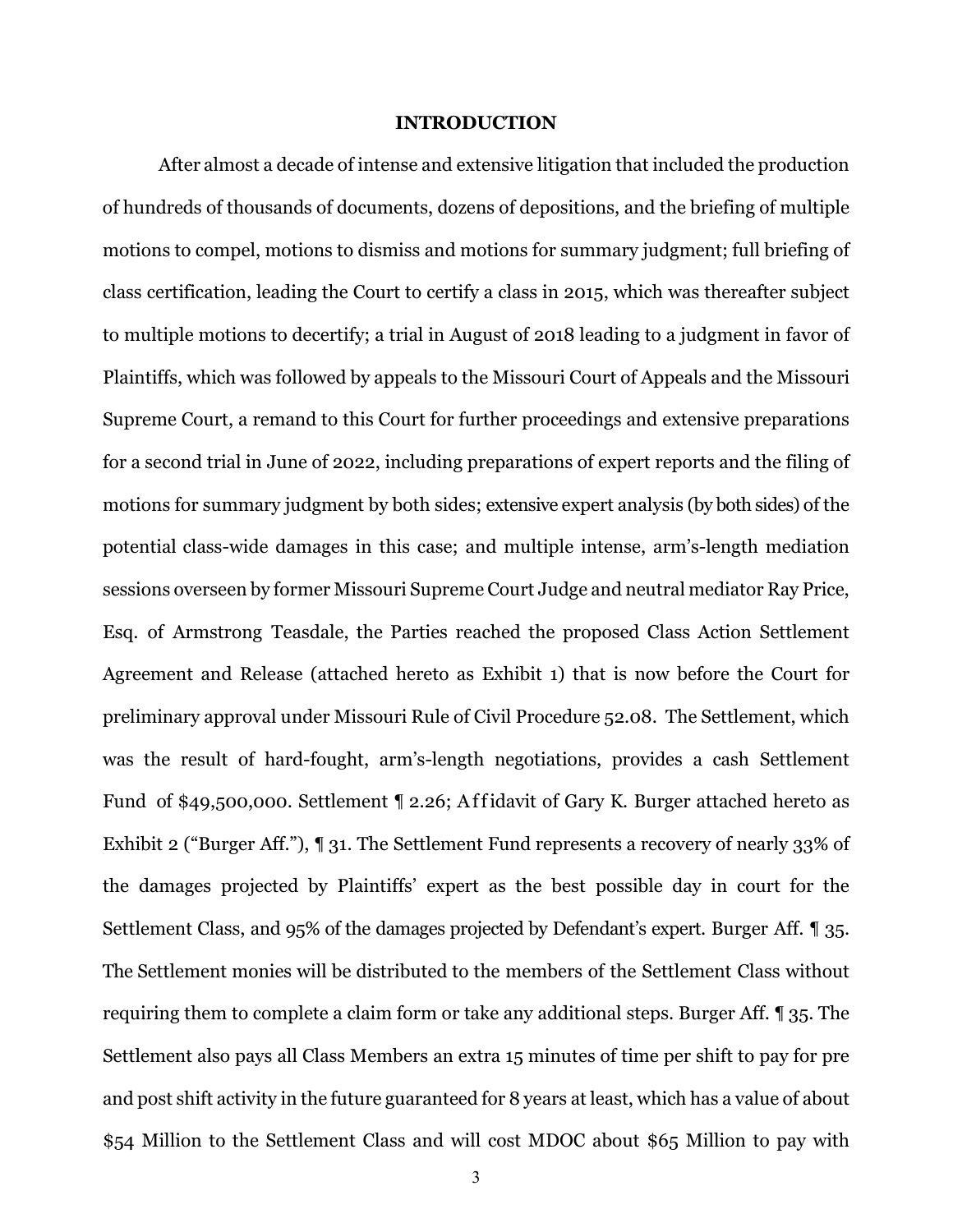employer benefits. Burger Aff. ¶ 36.

The Settlement represents an excellent result for the Settlement Class in this litigation, is fair, reasonable and adequate and the Court should grant preliminary approval of it. Burger Aff. ¶¶ 34, 37. Granting preliminary approval will allow notice of the Settlement to be distributed to the Settlement Class so that members can opt out of, object to, or choose to participate in the Settlement, and for the Court to schedule a hearing in approximately 120 days to consider whether to grant final approval of the Settlement.

#### **STATEMENT OF FACTS AND PROCEDURAL HISTORY**

On August 14, 2012, this class action was brought against the MDOC by Plaintiffs Thomas Hootselle, Jr., Daniel Dicus and Oliver Huff<sup>[1](#page-3-0)</sup>, individually and as representatives of all persons who have been employed as Corrections Officers I or Corrections Officers II at any time from August 14, 2007 to present for claims involving unpaid straight-time compensation and anytime from August 14, 2010 to present for claims involving unpaid overtime compensation. Plaintiffs' Petition alleges that the MDOC does not pay straighttime or overtime wages for pre- and post-shift activities Plaintiffs claim that CO I and CO II employees are required to perform before and after every shift. Plaintiffs' lawsuit sought to require the Department of Corrections pay all class members for those pre- and post-shift activities.

Plaintiffs' Petition contains multiple counts. In Count III, Plaintiffs seek damages for the Department's alleged breach of contract in not paying wages for work performed. In Count IV, Plaintiffs seek damages for the Department's alleged unjust enrichment for preand post-shift activities completed by CO I and CO II employees that Plaintiffs allege was not paid. In Count V, Plaintiffs seek relief in quantum meruit for pre- and post-shift

<span id="page-3-0"></span><sup>&</sup>lt;sup>1</sup> The Missouri Corrections Officers Association was added as a party Plaintiff later in the case.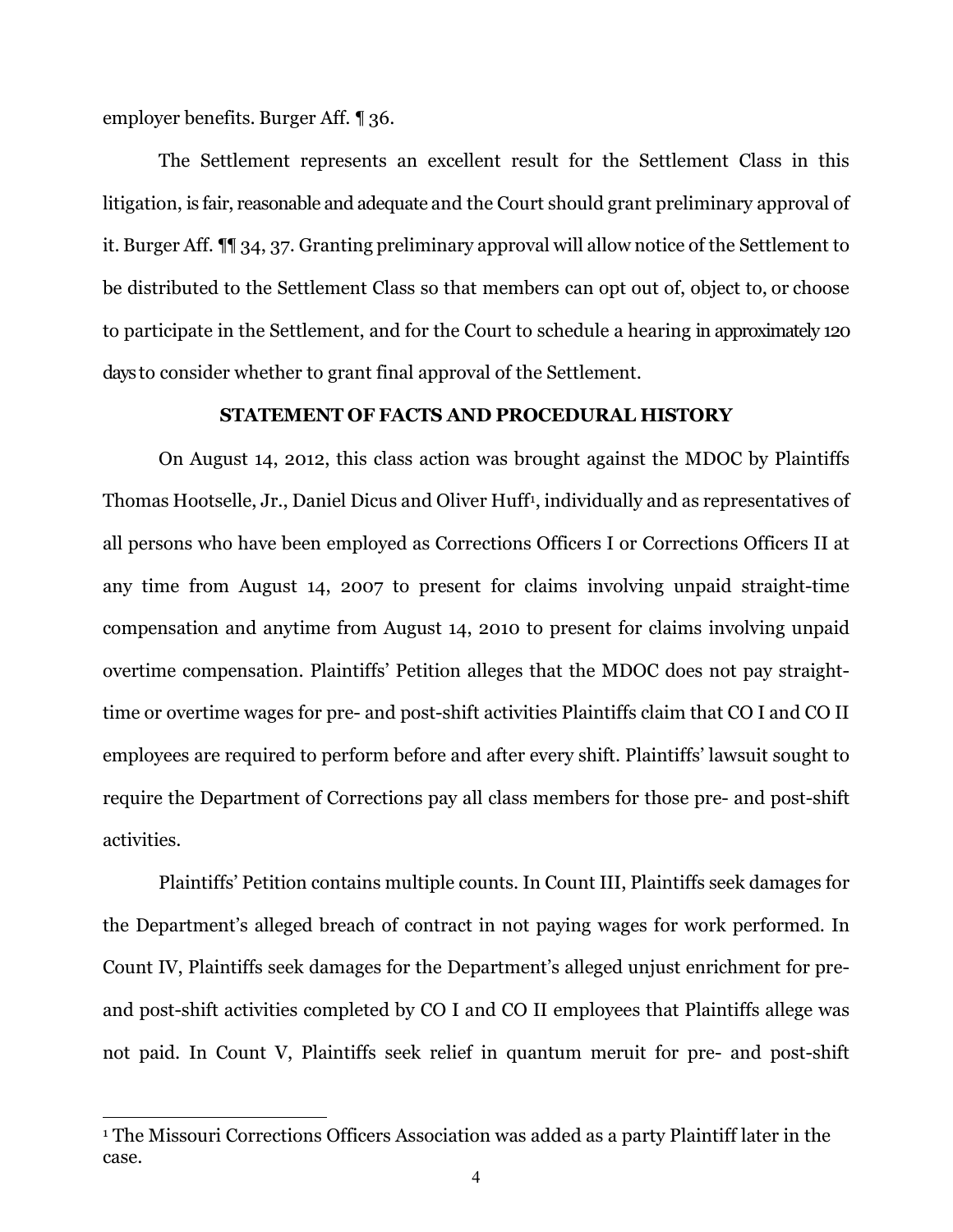activities completed by CO I and CO II employees. Counts I and II have been previously dismissed by the Court.

This Court certified a class of correctional officers in February 2015 and amended the class definition in September 2015 to comply with the statute of limitations. (Burger Aff. ¶8.) The Missouri Supreme Court affirmed the order refusing to decertify the class, *Hootselle*, 624 S.W.3d at 133-34, and the class consists of approximately 13,000 Officers. (*Id*. ¶2, 27.) MDOC employs these Officers "for the purpose of supervising, guarding, escorting and disciplining the offenders incarcerated in our state prisons." (*Id*. ¶27.)

As described in more detail in Plaintiffs' Petition, before each shift, Officers must perform the following tasks: picking up equipment such as keys and radios; logging their arrival either electronically or manually; passing through security gates and entry-egress points, including a metal detector and an airlock (a set of doors where one is always closed that accommodates less than ten Officers at a time); reporting to a supervisor to obtain their post; walking to their posts; and receiving a "pass down" of pertinent information. (*Id*. ¶ 6.) At the end of each shift, they perform these same tasks in reverse. (*Id*.) These tasks are universally known as pre- and post-shift activities at MDOC. (*Id*.) As the Missouri Supreme Court ultimately concluded:

This is the same work expected of the corrections officers during their shifts. The only difference is where within the facility they do the work, at or away from their posts. Because the corrections officers are supervising, guarding, and disciplining offenders during this time, once they are in the presence of inmates and "on duty and expected to respond" to emergent incidents, they are performing the work they are employed to do.

## *Hootselle*, 624 S.W.3d at 142.

The Department of Corrections denies that the pre- and post-shift activities identified by Plaintiffs are compensable and that it must compensate employees for time spent performing those activities. It raises several affirmative defenses, including that the time spent on such activities is small, or de minimis, and that the activities are pre- or post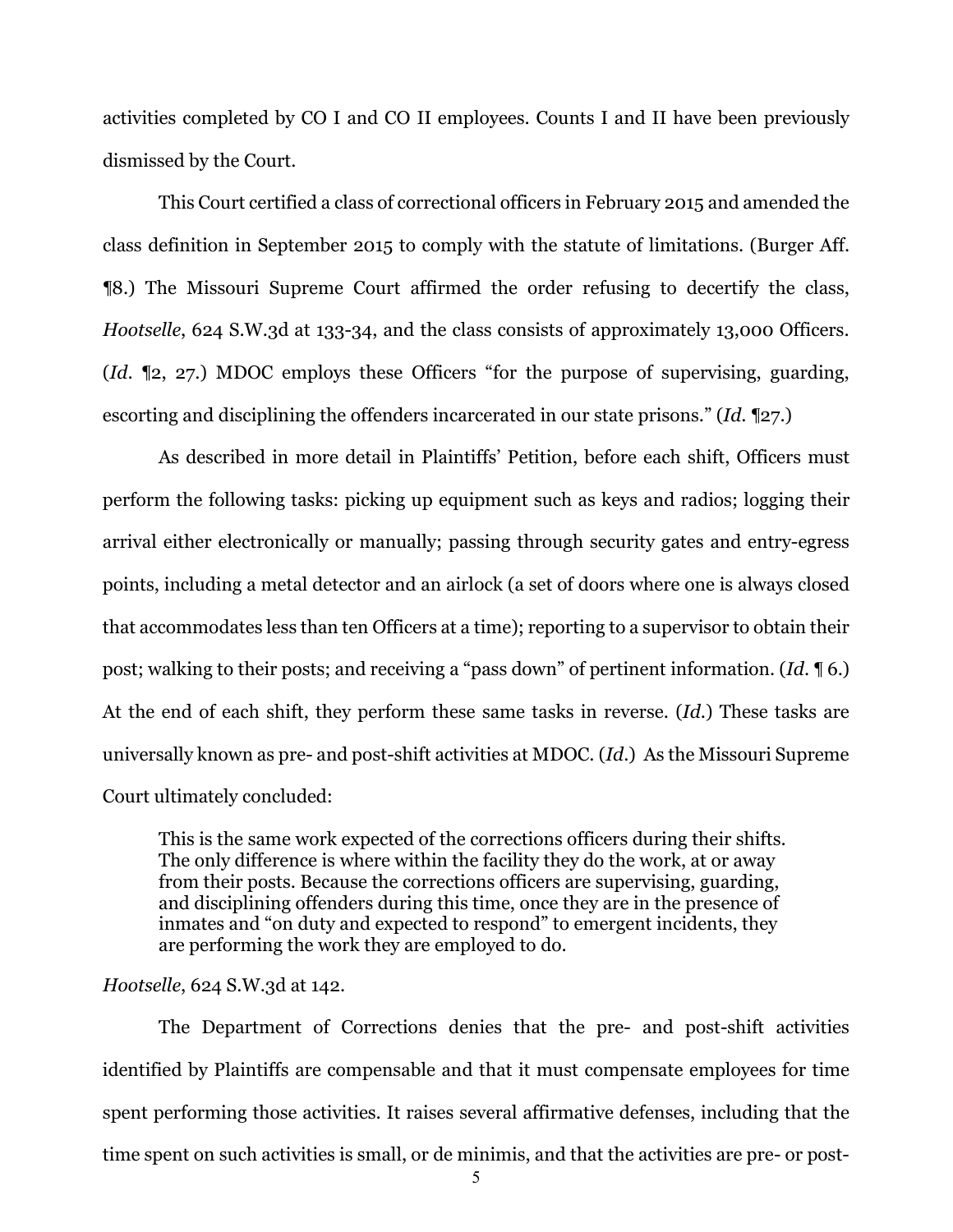work activities that are not compensable under applicable law. Burger Aff. ¶ 7.

Extensive litigation between the parties occurred from the inception of the case, through certification of the class in 2015, leading up to a trial that occurred in August 2018. *See* Burger Aff.  $\P$   $\uparrow$  3 – 5 for a description of discovery and 10 – 16 for major litigation events. In the course of the litigation, the parties briefed and argument multiple motions to compel, motions to dismiss and motions for summary judgment. (*Id*.) . A trial that was held in August of 2018 that resulted in a verdict for Plaintiffs, which was then appealed by the MDOC all the way to the Missouri Supreme Court. *See* Burger Aff. ¶¶20 – 22 for a trial description and 23 – 28 for the appeal description. After the Missouri Supreme Court's decision in June of 2021 remanding the case to this Court for further proceedings, the parties reengaged in intense pretrial litigation efforts, including another round of expert reports, as well as the filing of summary judgment motions by both sides, in advance of a second trial that was set to begin in June of 2022. Burger Aff.  $\P\P$  –29 - 32. The parties also engaged in multiple, intense and arms'-length mediation sessions conducted by former Missouri Supreme Court Judge and neutral mediatory Ray Price, Jr. of Armstrong Teasdale. Burger Aff. ¶ 33. Those mediation sessions eventually lead to the parties reaching the Settlement Agreement that is presented to the Court through this motion. (*Id*.).

## **I. Settlement Terms**

# **A. The Settlement Class**

The Settlement provides for certification of the following Settlement Class, defined as:

All Persons Employed In Positions As Corrections Officer I Or Corrections Officer II By The Department Of Corrections Of The State Of Missouri At Any Time From August 14, 2007 To The Present Date for Claims Relating to Unpaid Straight-Time Compensation and From August 14, 2010 To The Present Date for Unpaid Overtime Compensation.

Settlement ¶ I.B, II.5.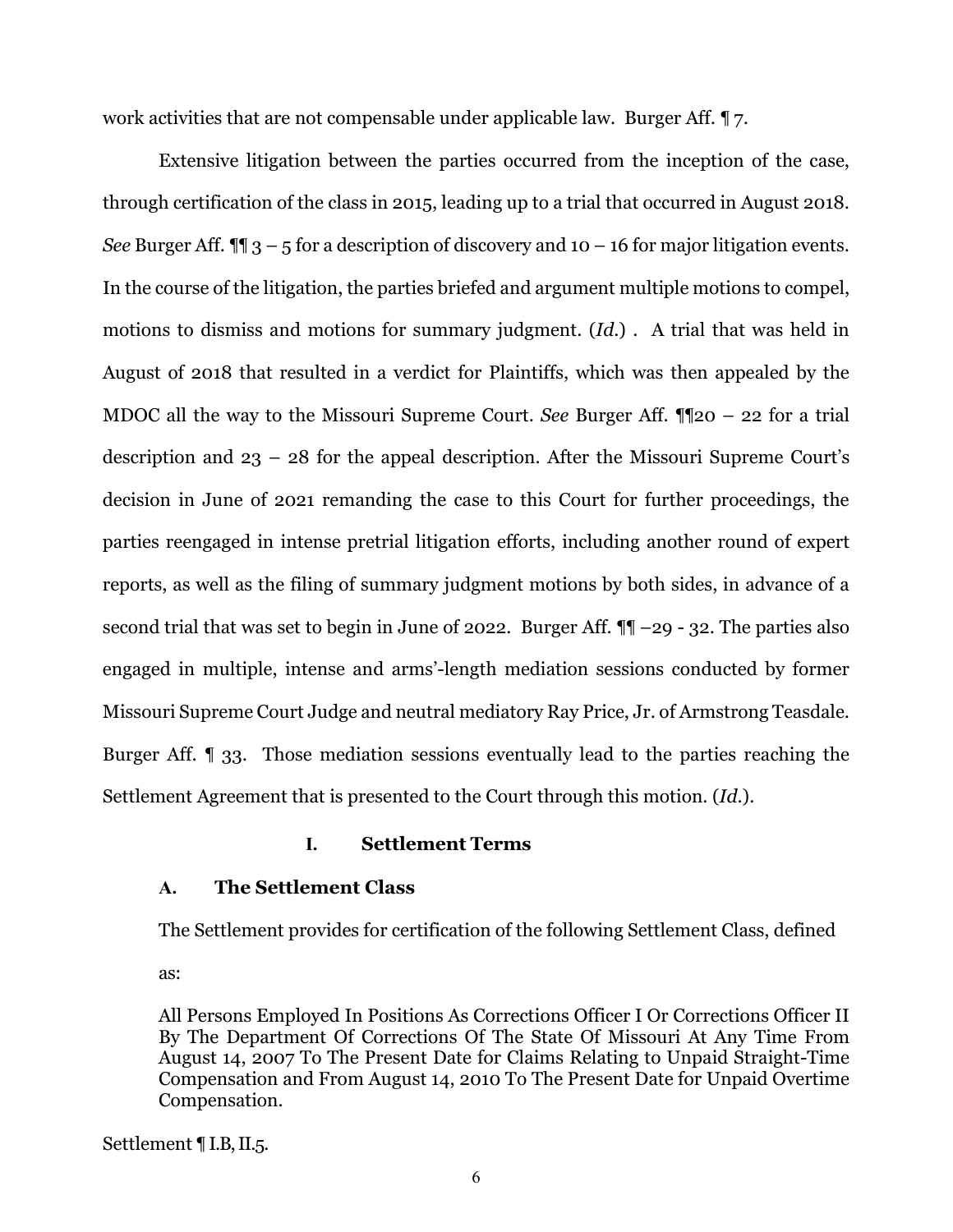#### **B. Value of the Settlement to the Settlement Class Members**

In exchange for the release in the Settlement, MODC has agreed to: (1) pay \$49.5 million to be used for direct payments to the members of the Settlement Class (the "Settlement Fund"), after deductions of Court-approved fees and expenses. Settlement ¶¶ III.A, B; (2) pay current and future Correction Officer I and II's an additional 15 minutes per shift (not to exceed 15 minutes in any 24-hour period) beginning July 1, 2022 for 8 years through June 30, 2030 for pre- and post-shift activity. Settlement ¶¶ III.G. This time will be applied on the employees next regular pay cycle and if that payment constitutes overtime under MDOC's compensation policy for that officer, the payment will be at time and a half. (*Id*.). This payment will constitute a full and complete payment for pre- and post-shift activity during this time and completely release Defendant MDOC for any claim therefor for these 8 years. (*Id*.). This is monetary consideration for the Settlement. It is the intent of the Parties that these 15 minutes will not apply to Defendant MDOC employees in secondary employment status. (*Id*.).

### **C. Distribution to Settlement Class Members**

The Settlement does not require Settlement Class Members to submit a claim or take any action to claim the monies they are entitled to under the Settlement. Settlement ¶ V.G. Rather, payments will be made to Settlement Class Members by mailing a check to their last known address. Settlement ¶ V.G. Each Settlement Class Member will receive their pro rata share of the Settlement Fund, based on the time period the Settlement Class Member worked for Defendant at MDOC's facilities during the Class Period. Settlement ¶ V.G. This will be calculated by the Claims Administrator with consultation of Plaintiffs' expert economist. The method to determine a Settlement Class Member's pro rata share of the Settlement Fund should use the following steps: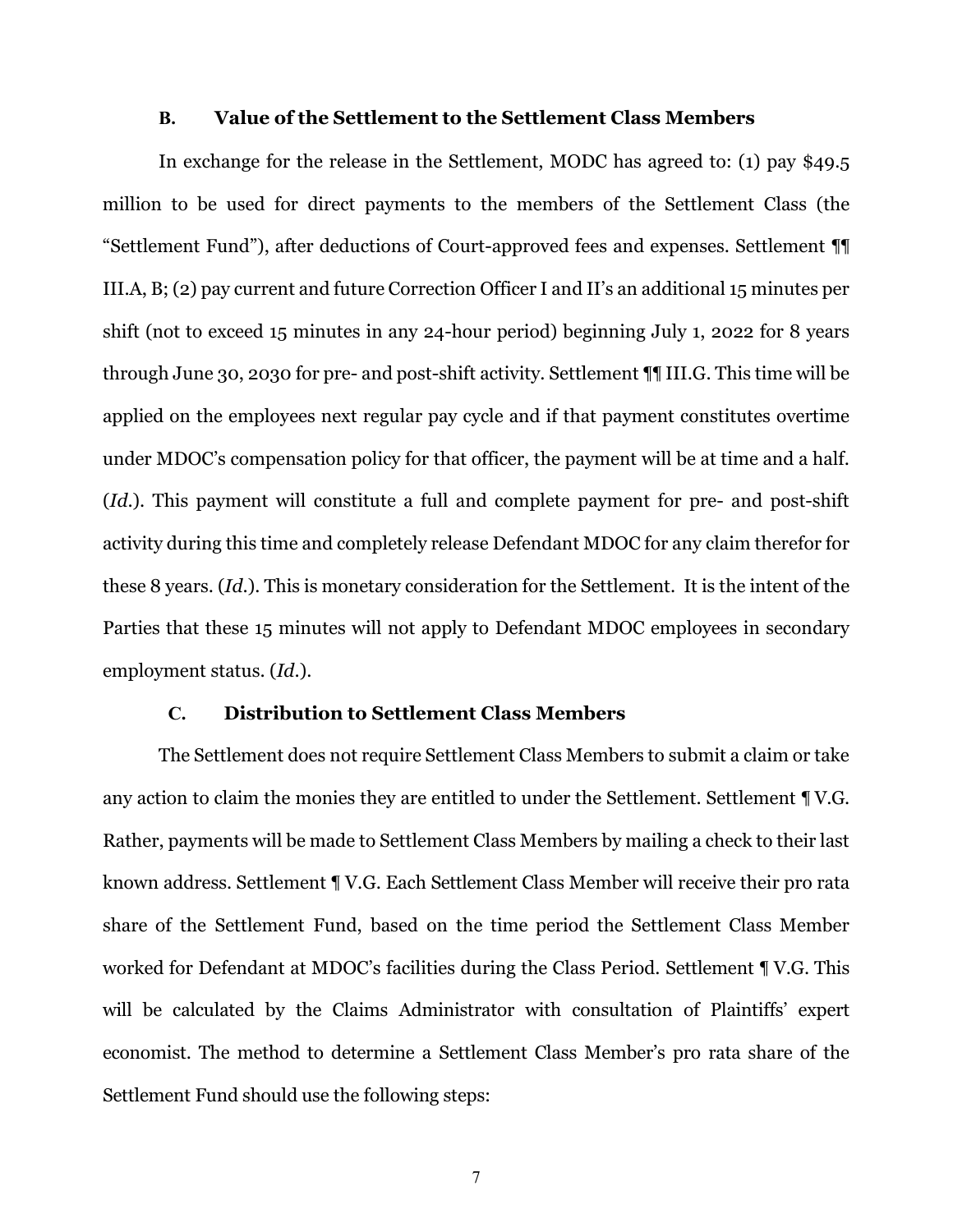a. First, collect all Settlement Class Members' earnings history from MDOC and match the names and time of employment to the list of Settlement Class Members provided by MDOC.

b. Second, determine the amount of time each Settlement Class Member worked for MDOC as a Correctional Officer or Correctional Sergeant during the Class Period regardless of the work location (and at what wage rate if available).

c. Third, determine the sum of all of time that all of the Settlement Class Members worked for MDOC as a Correctional Officer or Correctional Sergeant during the Class Period regardless of the work location (and at the various wage rates if available and if possible).

d. Fourth, divide each individual Settlement Class Member's time worked for MDOC as a Correctional Officer or Correctional Sergeant during the Class Period (and wage rate if available) by the sum of all of the time all the Settlement Class Members worked for MDOC as a Correctional Officer or Correctional Sergeant during the Class Period regardless of the work location (and at the various wage rates if available and if possible). The result is a share of the Settlement Fund for each Settlement Class Member. Note that this share is determined after Court-approved attorneys' fees and expenses are deducted and subject to the 20% retention from the first payment. Each Settlement Class Member's share will vary in proportion to their wages, hours worked, and time of employment during the Class Period. The Settlement Class Member's share as determined will also be used for the second distribution from the Settlement Fund. If there are some Settlement Class Members whose wage data or time working for MDOC cannot be determined due to a lack of sufficient data, the mean time and wages of all Settlement Class members may be used if

8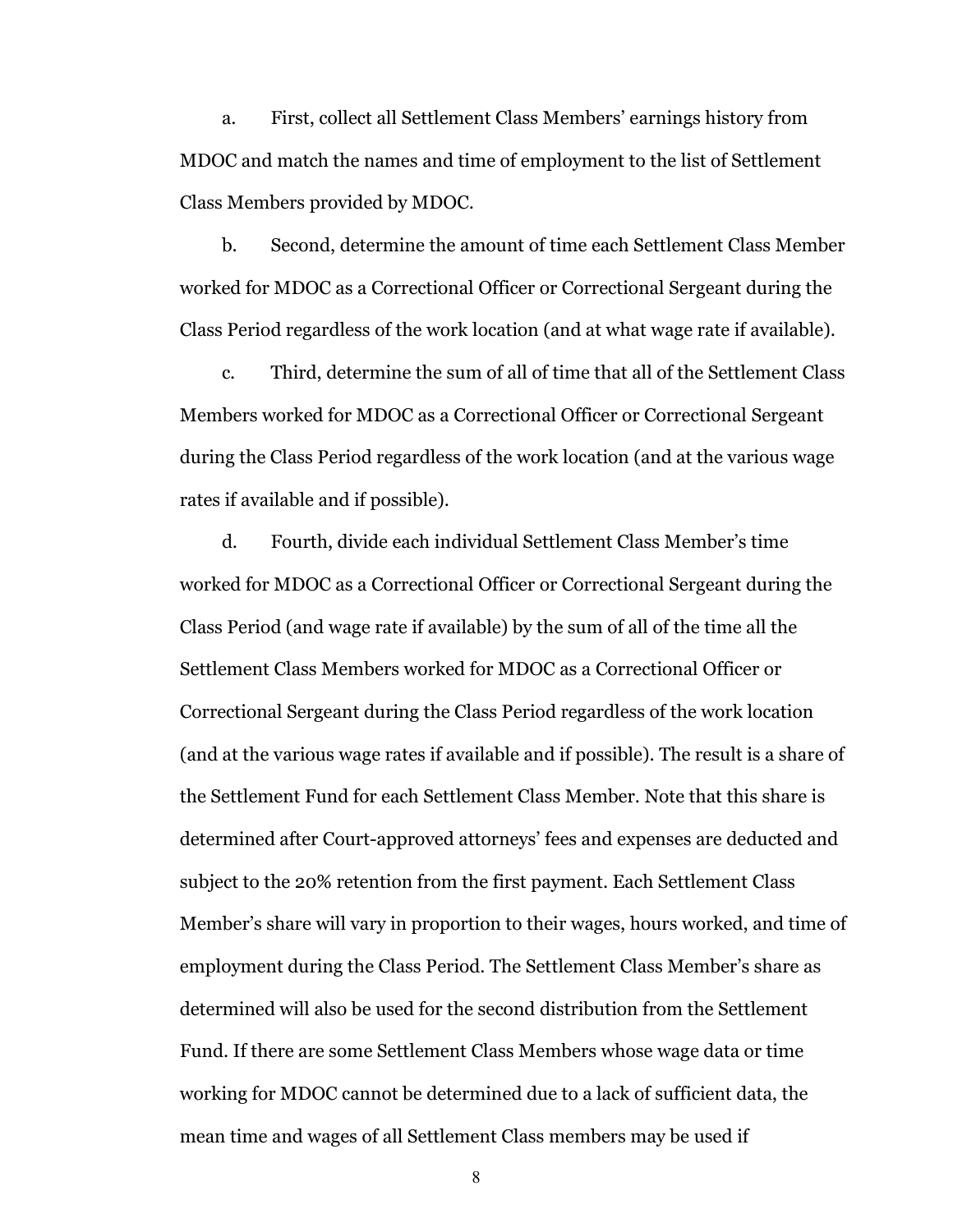appropriate. If wage rates cannot be used in this distribution because of a lack of data or problems in methodology, the distribution may occur without factoring in wage rates.

e. Fifth, the distribution value to an individual Settlement Class Member is found by multiplying each Settlement Class Member's share by the amount in the Settlement Fund after Court-approved attorneys' fees and expenses are deducted. This distribution value will be applied to any payments from the Settlement Fund.

Settlement Class Members will have the opportunity to challenge their allocation from the Settlement Fund, and those challenges will be resolved by the Claims Administrator. Settlement ¶¶ V.G–K. After the first payment, the Claims Administrator will resolve disputes on allocation amount, account for unclaimed payments, and make a second payment to eligible Settlement Class Members until the Settlement Fund is depleted. Settlement ¶¶ V.L.

## **D. Notice to Class Members**

The Settlement includes proposed email and post-card notice to the Settlement Class Members (as well as the availability of long-form notice on the settlement website) that informs them of the terms of the Settlement and their rights to object to, or opt-out of, the Settlement, or to do nothing and receive the benefits of the Settlement and be bound by it. Attached as Exhibit 3 is the long-form notice. Settlement section V and Exs. B, C. Notice will be emailed or mailed to Settlement Class Members and a website and telephone number will be established to provide additional information about the Settlement. (*Id*.). The Settlement Administrator will provide the notice and the costs will be paid from the Settlement Fund. Settlement ¶ III.F

# **E. Attorneys'Fees and Expenses, and Class Representative Service Award**

9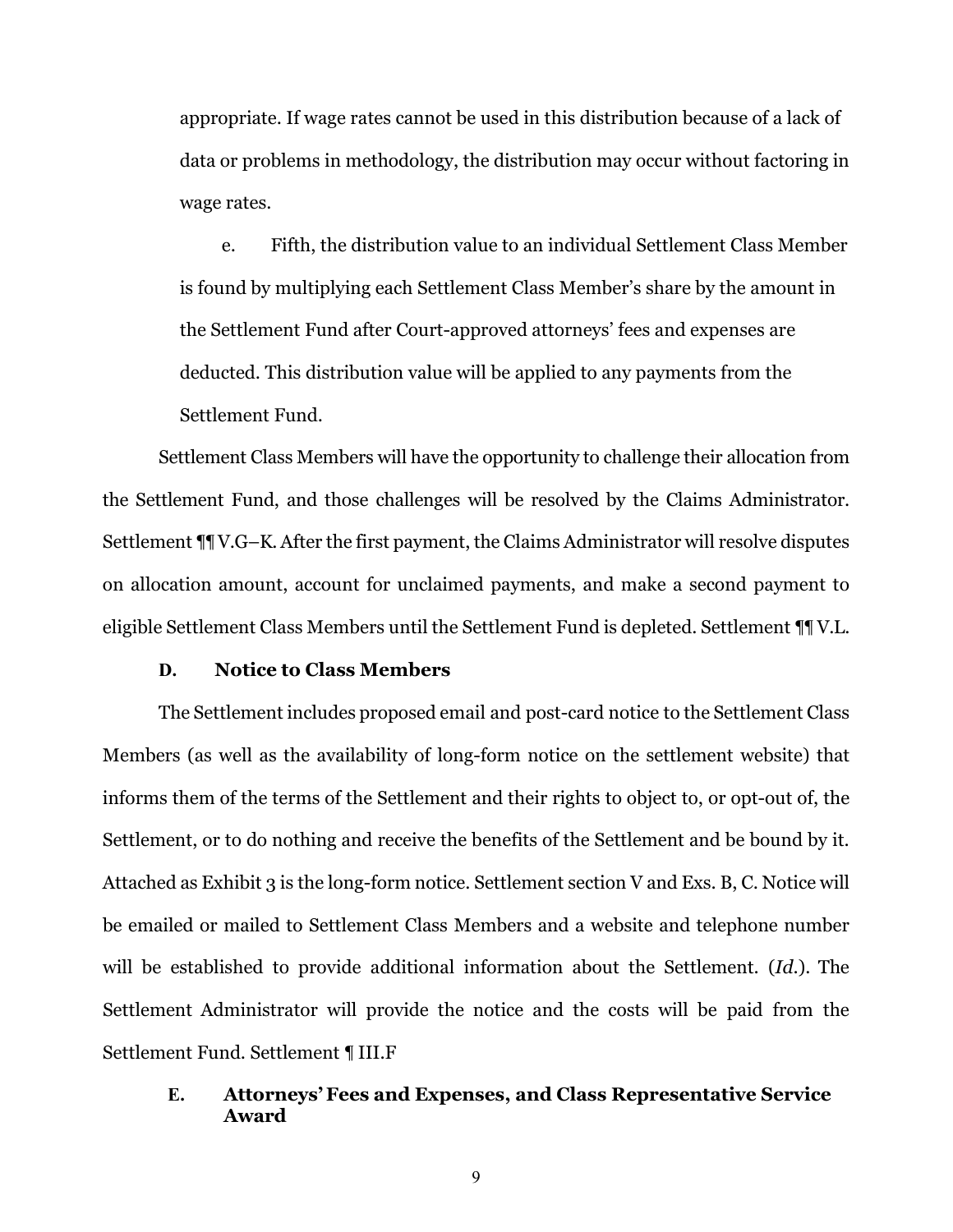Before the deadline for class members to object, Class Counsel will file a motion with the Court requesting to be paid one-third of the Settlement Fund as attorneys' fees, and will seek reimbursement of reasonable expenses. *See* Settlement ¶ III.D. Class Counsel will also seek Court approval of an award of attorneys' fees in the annual amount of \$1,732,650 for eight years, for their work in obtaining the going-forward MDOC wage increase to Corrections Officers I and II, with payments to be made by MDOC by June 30, for each of the years 2023 through 2030 (after the first year, Defendant MDOC will seek to maintain this appropriation as part of its ongoing core budget). *See* Settlement ¶ III.G. This is to be paid by MDOC in addition to the 15 minute a shift payment and the Settlement Fund. *See*  Settlement ¶ III.H. Class Counsel will also request payment of the litigation expenses they have advanced on behalf of the Class. *See* Settlement ¶ III.D.

Class counsel will also request that the Court approve a payment of the Settlement Administrator's costs and a service award of \$25,000 to the individual Class Representatives, in recognition of their efforts in this case that have resulted in substantial benefit to thousands of their fellow Corrections Officers. Burger Aff. ¶ 42, 43; Settlement ¶III.C. The requests for attorneys' fees and expenses, the Settlement Administrator's costs, and for the service awards will be posted to the settlement website.

## **SUGGESTIONS IN SUPPORT OF GRANTING THE MOTION**

Missouri Rule of Civil Procedure 52.08(e) provides that class actions "shall not be dismissed or compromised without the approval of the court." Preliminary approval of a class settlement under Rule 52.08(e) requires the court to "review the record before it, and determine whether, based on that record, it appears that the settlement is fair and that certification may ultimately be approved." *State ex rel. Byrd v. Chadwick*, 956 S.W.2d 369, 383 (Mo. Ct. App. 1997). As the court in *Chadwick* emphasized, this preliminary review is "at most a determination that there is what might be termed 'probable cause' to submit the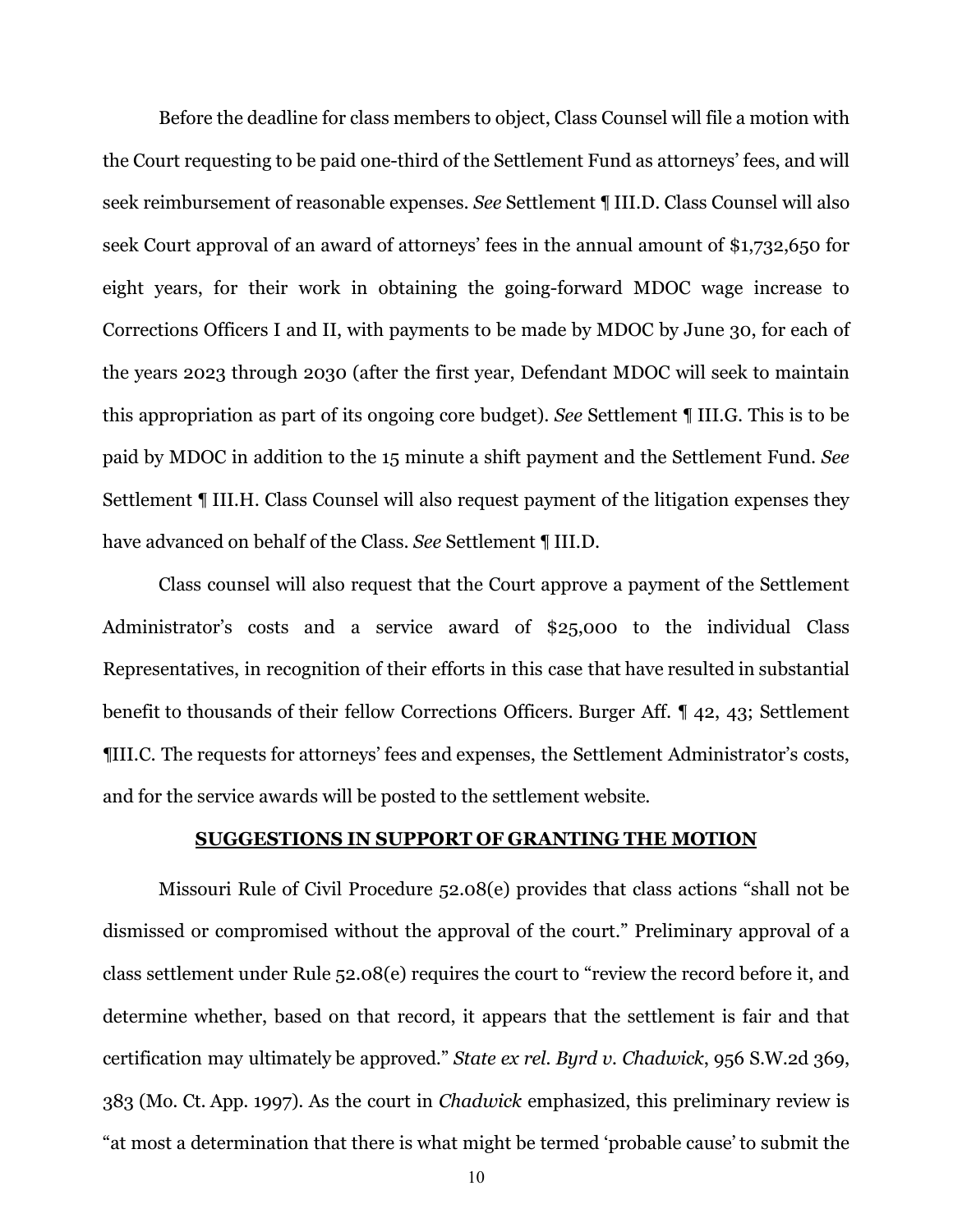proposal to class members and hold a full-scale hearing as to its fairness." *Id.* (quoting *In Re Traffic Executive Ass'n–Eastern Railroads*, 627 F.2d 631, 634 (2d Cir. 1980)).

# **I. Courts evaluate class settlement under several factors to determine if it is fair under Rule 52.08(e).**

When evaluating whether a settlement is fair, Missouri courts are required to look at:  $(1)$  the existence of fraud or collusion behind the settlement; (2) the complexity, expense, and likely duration of the litigation; (3) the stage of the proceedings and the amount of discovery completed; (4) the probability of the plaintiff's success on the merits; (5) the range of possible recovery; and (6) the opinions of class counsel, class representatives and absent class members." *Bachman v. A.G. Edwards, Inc.*, 344 S.W.3d 260, 266 (Mo. Ct. App. 2011) (quoting *Ring v. Metro. St. Louis Sewer Dist.*, 41 S.W.3d 487, 492 (Mo. App. E.D. 2000)). *See also State ex rel. Byrd*, 956 S.W.2d at 378 n. 6 (same). However, the "most important" factors is this determination are "the strength of the plaintiff's case on the merits balanced against the offered settlement." *Bachman*, 344 S.W.3d at 266.

# **II. The Class is evaluated under Missouri Rule of Civil Procedure 52.08(a) and (b) to determine whether it can be certified as a class for judgment on the Settlement.**

In deciding whether the court will likely be able to certify a class for purposes of settlement, the Court evaluates whether the proposed class meets the four requirements of Rule 52.08(a) and any one of the requirements of the subsections of Rule 52.08(b), which in this case is subsection 52.08(b)(3). *Elsea v. U.S. Eng'g Co.*, 463 S.W.3d 409, 417-18 (Mo. Ct. App. 2015). *See also State ex rel. Byrd*, 956 S.W.2d at 377-79 (citing *Amchem Products, Inc. v. Windsor*, 117 S.Ct. [2](#page-10-0)231, 2247-48 (1997).<sup>2</sup> These "requirements for certification may

<span id="page-10-0"></span><sup>2</sup> Missouri courts "may use federal precedent" on Federal Rule 23 when making determinations under Missouri Rule 52.08. *Ralph v. Am. Fam. Mut. Ins. Co.*, 809 S.W.2d 173, 174 (Mo. Ct. App. 1991); *Dale v. DaimlerChrysler Corp*, 204 S.W.3d 151, 161 (Mo. Ct. App. 2006) ("[I]t is well settled that federal interpretations of Rule 23 are relevant in interpreting Rule 52.08."); *State ex rel. Byrd*, 956 S.W.2d at 378-19 (same).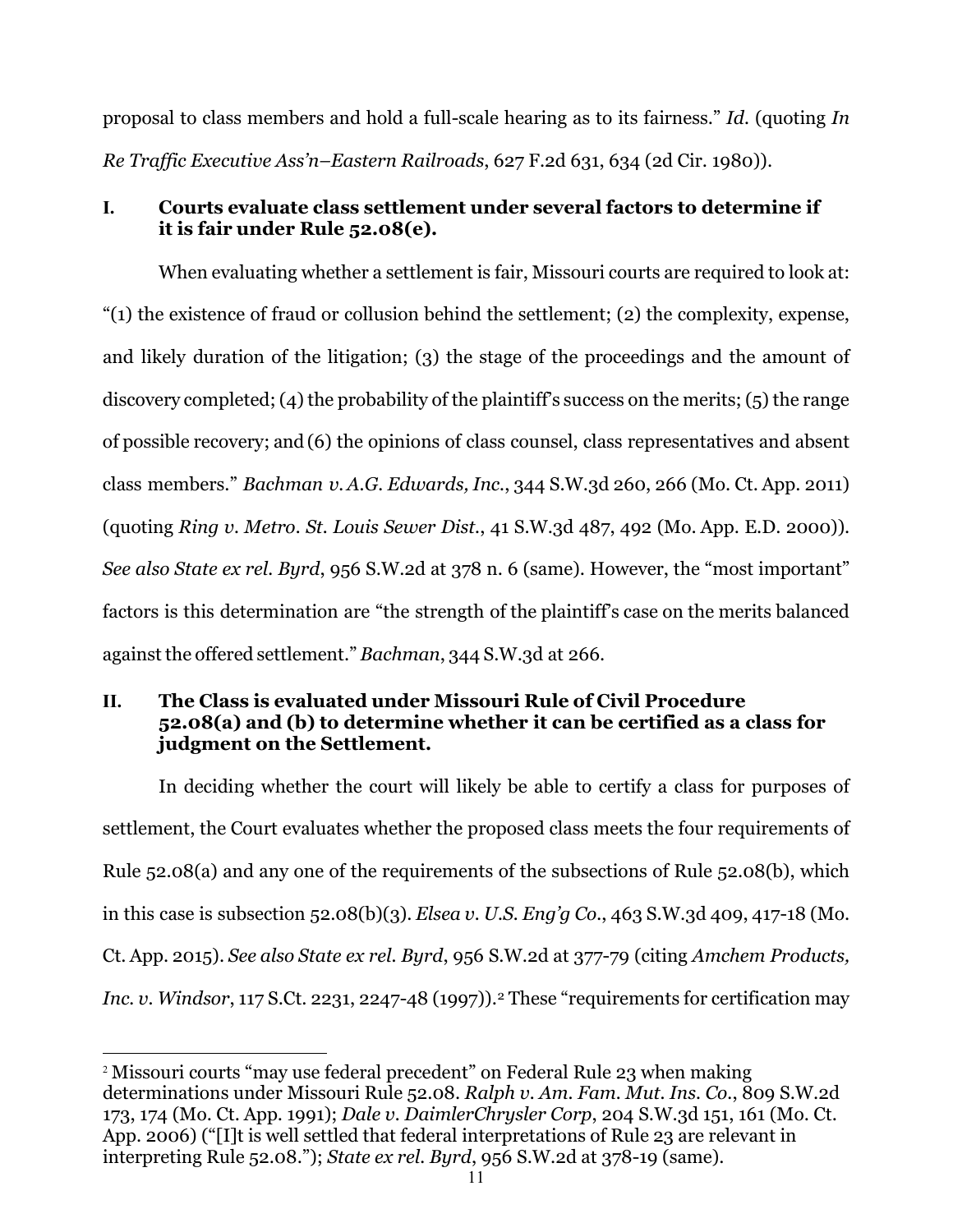be easier to meet in the settlement context." *Id.* at 377. The Rule 52.09(a) prerequisites to certification require that, "(1) the class is so numerous that joinder of all members is impracticable (numerosity); (2) there are questions of law or fact that are common to the  $class (commonality); (3)$  the claims of the representative parties are typical of the class claims (typicality); and (4) the representative parties will fairly and adequately protect the class interests (adequacy)." *Elsea*, 463 S.W.3d at 417.

Numerosity does not require "an exact number of class members" but rather looks at whether "joinder is impracticable through some evidence or reasonable, good faith estimate of the number of purported class members." *Frank v. Enviro-Tech Servs.*, 577 S.W.3d 163, 167 (Mo. Ct. App. 2019) (citing *In re Modafinil Antitrust Litig.*, 837 F.3d 238, 249–50 (3d Cir. 2016) for the proposition that "generally if the named plaintiff demonstrates that the potential number of plaintiffs exceeds 40 the numerosity requirement has been met"); *see also Ark. Educ. Ass'n v. Bd. of Educ.*, 446 F.2d 763, 765 (8th Cir. 1971) (twenty or more members is sufficient). As to commonality the "fundamental question is whether the group aspiring to class status is seeking to remedy a common legal grievance." *Elsea*, 463 S.W.3d at 419 (quoting *Dale*, 204 S.W.3d at 175). Indeed, "[a] single common issue may be the overriding one in the litigation, *despite the fact that the suit also entails numerous remaining individual questions.*" *Id.* (quoting *Meyer ex rel. Coplin v. Fluor Corp.*, 220 S.W.3d 712, 716 (Mo.banc 2007)) (emphasis in original). Typicality just "means that there are other members of the class who have the same or similar grievances as the plaintiff." *Alpern v. UtiliCorp United, Inc.*, 84 F.3d 1525, 1540 (8th Cir. 1996). It is "fairly easily met" if the claims of the named plaintiff and class members are similar—and especially where "the claim arises from the same event or course of conduct as the class claims, and gives rise to the same legal or remedial theory." *Hale v. Wal-Mart Stores, Inc.*, 231 S.W.3d 215, 223 (Mo.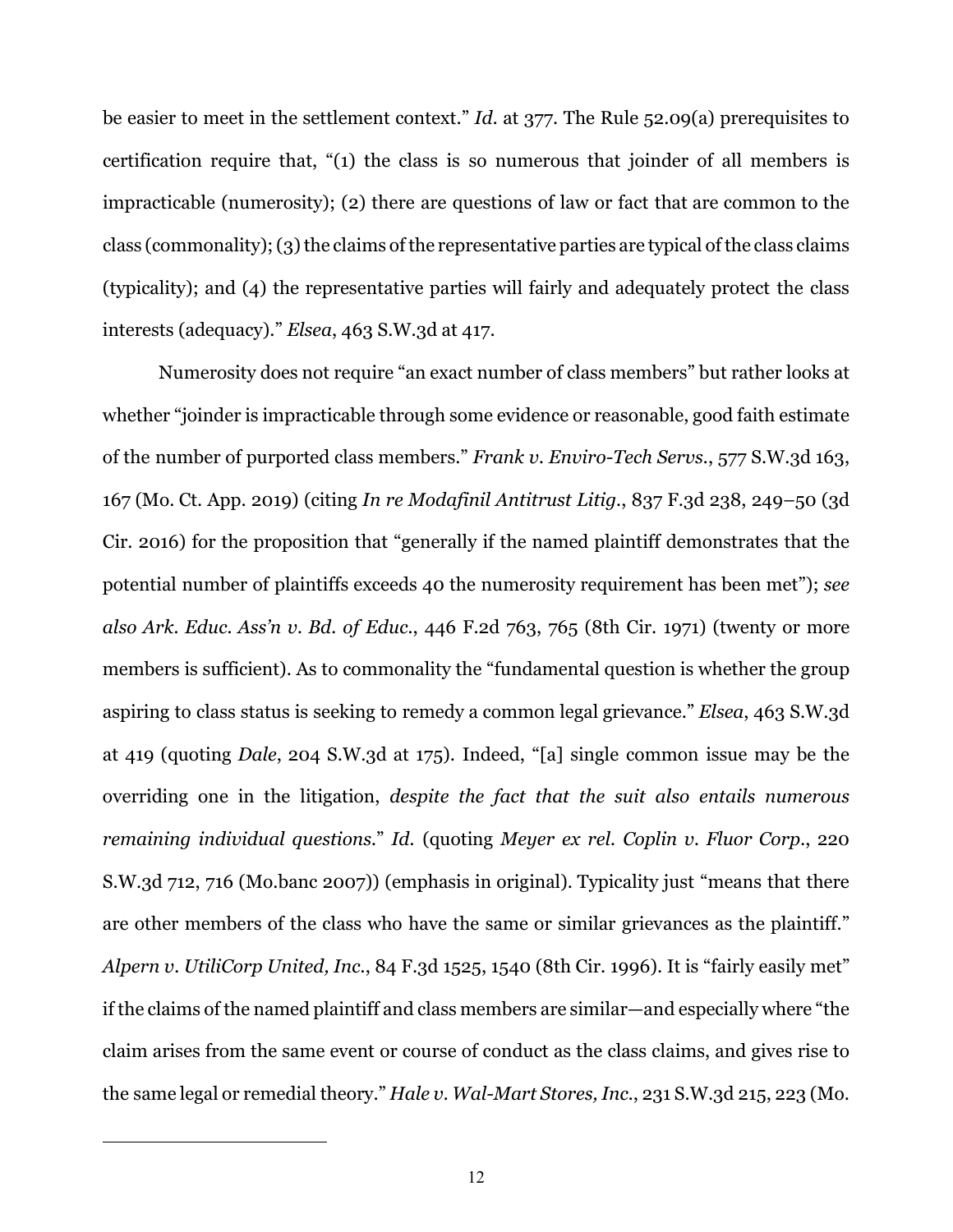Ct.App. 2007)(citing, *e.g.*,*Alpern*, 84 F.3d at 1540).The adequacy prerequisite "applies both to the named class representatives and to class counsel." *Elsea*, 463 S.W.3d at 420–21. It turns on whether: "1) the representatives and their attorneys are able and willing to prosecute the action competently and vigorously; and 2) each representative's interests are sufficiently similar to those of the class that it is unlikely that their goals and viewpoints will diverge." *Carpe v. Aquila, Inc.*, 224 F.R.D. 454, 458 (W.D. Mo. 2004)). *See also Elsea*, 463 S.W.3d at 421 (as to the class representative, courts look for "any conflicts of interest that will adversely affect the interests of the class").

Finally, the requirements of Rule 52.08(b)(3) are satisfied if "the court finds that the questions of law or fact common to class members predominate over any questions affecting only individual members, and that a class action is superior to other available methods for fairly and efficiently adjudicating the controversy." Analysis of predominance is "relaxed in the settlement context." *In re Pre-Filled Propane Tank Antitrust Litig.*, No. 14-02567-MD-W-GAF, 2019 WL 7160380, at \*4 (W.D. Mo. Nov. 18, 2019) (citing *Amchem*, 117 S.Ct. at 2248). The predominance requirement looks at whether "substantial common issues [ ] 'predominate' over the individual issues." *Elsea*, 463 S.W.3d at 422 (quoting *State ex rel. McKeage v. Cordonnier,* 357 S.W.3d 597, 600 (Mo. 2012) (en banc) (internal quotations omitted)). It "tests whether proposed classes are sufficiently cohesive to warrant adjudication by representation. To satisfy this requirement, not every single issue must be common to all class members. In fact, the predominance requirement can be satisfied if there is one single common issue that is the overriding issue in the litigation." *Id.* (quoting *Smith v. Am. Family Mut. Ins. Co.,* 289 S.W.3d 675, 688 (Mo. App. W.D. 2009) (internal quotations omitted)).

Once the Court has thus, "determine[ed] whether . . . it appears that the settlement is fair and that certification may ultimately be approved," *State ex rel. Byrd*, 956 S.W.2d at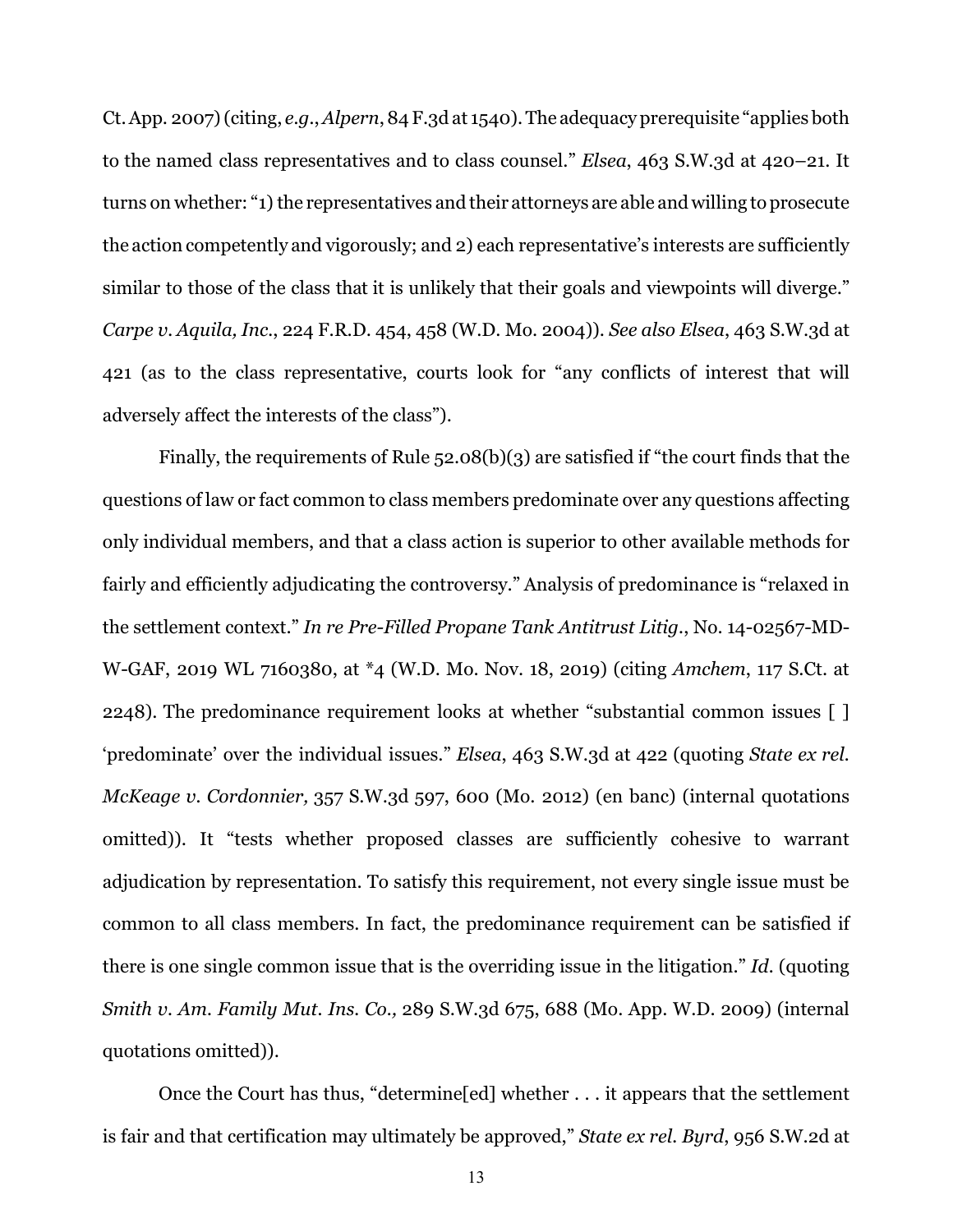383, it may grant preliminary approval.

# **III. Once a court grants "preliminary approval," it must approve and direct notice to the class, set deadlines for class members to opt-out or object, and set a date for a final approval hearing.**

Upon the granting of preliminary approval, the court "shall direct to the members of the class the best notice practicable under the circumstances" to inform them of the proposed settlement and the right to object or opt out. Mo. R. Civ. P. 52.08(c), (e). Notice to class members "shall advise each member that: (A) the court will exclude the member from the class if requested by a specified date; (B) the judgment, whether favorable or not, will include all members who do not request exclusion; and (C) any member who does not request exclusion may, if desired, enter an appearance through counsel." Mo. R. Civ. P. 52.08(c)(2). After the time for objections and opt-out requests has passed, the Court then holds a hearing to consider whether to grant final approval, taking into account any objections raised by class members and all other relevant factors. *See Bachman*, 344 S.W.3d at 265 n. 3 (citing *Devlin v. Scardelletti*, 536 U.S. 1, 10 (2002)).

### **DISCUSSION**

The Court should enter an order granting preliminary approval to the Settlement, certifying the Settlement Class and appointing Class Counsel, approving the notice and notice plan, and scheduling a final approval hearing for October 2022 because: (1) the settlement is fair, reasonable and adequate; (2) the class has already been shown to meet the requirements for certification under Missouri Rules of Civil Procedure 52.08(a) and 52.08(b)(3)in the course of litigation, which certification was upheld by the Missouri Supreme Court and therefore, certification of the Settlement class is clearly warranted; and (3) the form and method of notice meets the requirements of Due Process.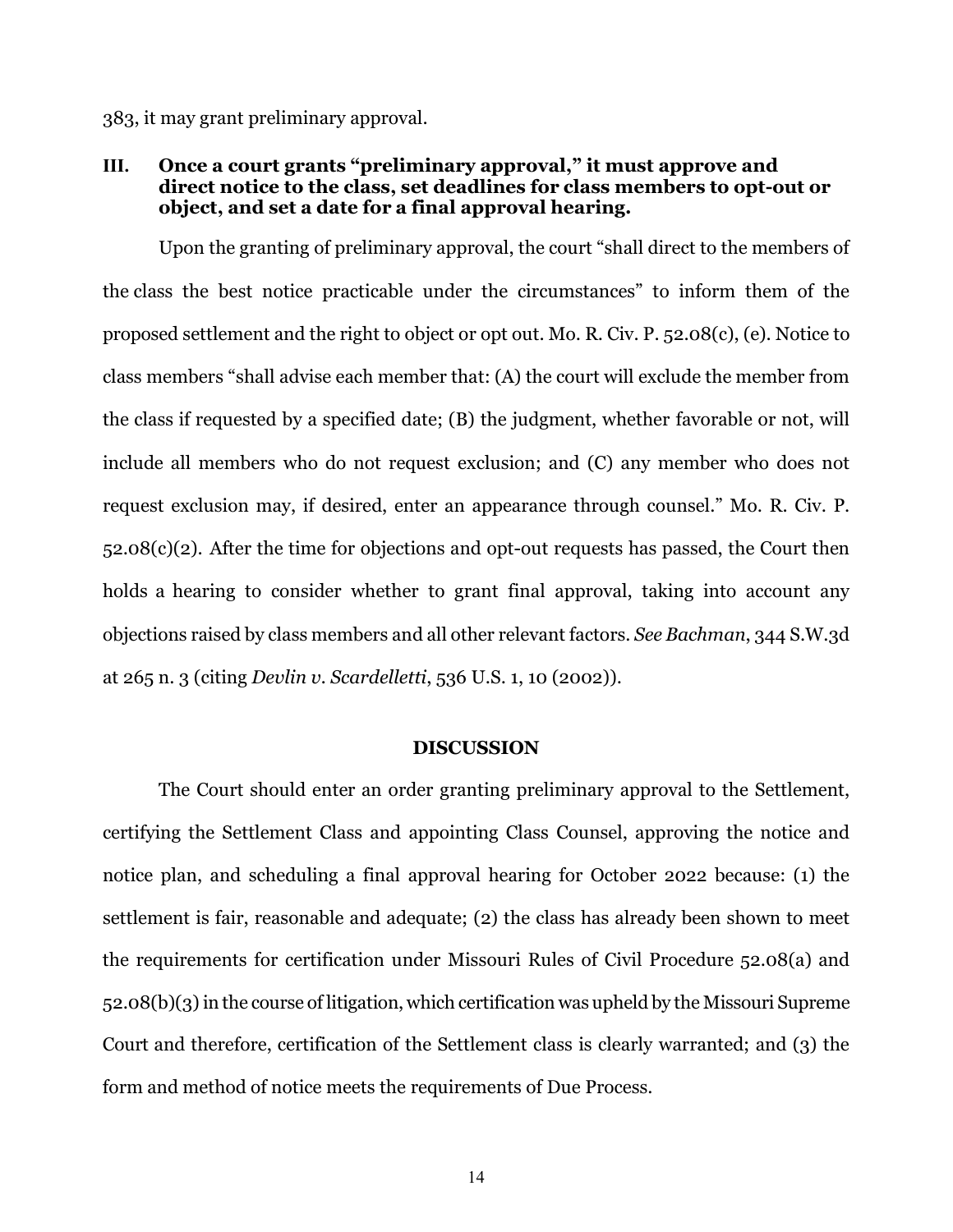# **I. The Court should grant preliminary approval because it the settlement is fair, reasonable and adequate and the class is certifiable under Rules 52.08(a) and (b).**

#### **A. The class settlement is fair, reasonable and adequate.**

Here, the "most important" factors to evaluating the fairness of the settlement terms—the merits of Plaintiffs' case "balanced against the offered settlement"—strongly supports approval. *Bachman*, 344 S.W.3d at 266. First, the substantial settlement relief accounts for nearly 33% of the recovery that the class could have hoped to achieve in their best day in court and 95 % of MDOC's estimate. *See, e.g.*, *Keil v. Lopez*, 862 F.3d 685, 696 (8th Cir. 2017) (settlement at 27-percent of maximum recovery "well within the fair and reasonable range"). In addition, the substantial settlement fund is bolstered by the MDOC's payment of wages going forward for eight years, which has a value, based on conservative estimates, of \$54 - \$65 Million or higher if more officers are hired by MDOC. Burger Aff. 1 36. The Settlement takes the strength of Plaintiffs' case and MDOC's defenses into consideration. The settlement is balanced almost equally between payment for past damages and payment of future wages. The Settlement Fund of \$49.5 Million enables Class Members to receive a very large share of their damages – a  $1/3$  to 95% depending on the expert's view. The payment of the  $15$ minutes in the future represents essentially all future damages to the class as their time is rounded to the nearest 15-minute increment and the attorneys' fees for that recovery are being paid apart and in addition to the wage payment. With the past and future damages and the additional attorneys' fees payment, the value of the settlement is between \$117.5 and 128.5 million Dollars.

And while Plaintiffs believe in the merits of their case, class action litigation is "inherently risky and involves numerous procedural hurdles." Burger Aff. ¶ 38. Here, for example, the Plaintiffs had already litigated their case through a successful verdict at trial, an effort that took over six years to accomplish, only to have that verdict vacated on appeal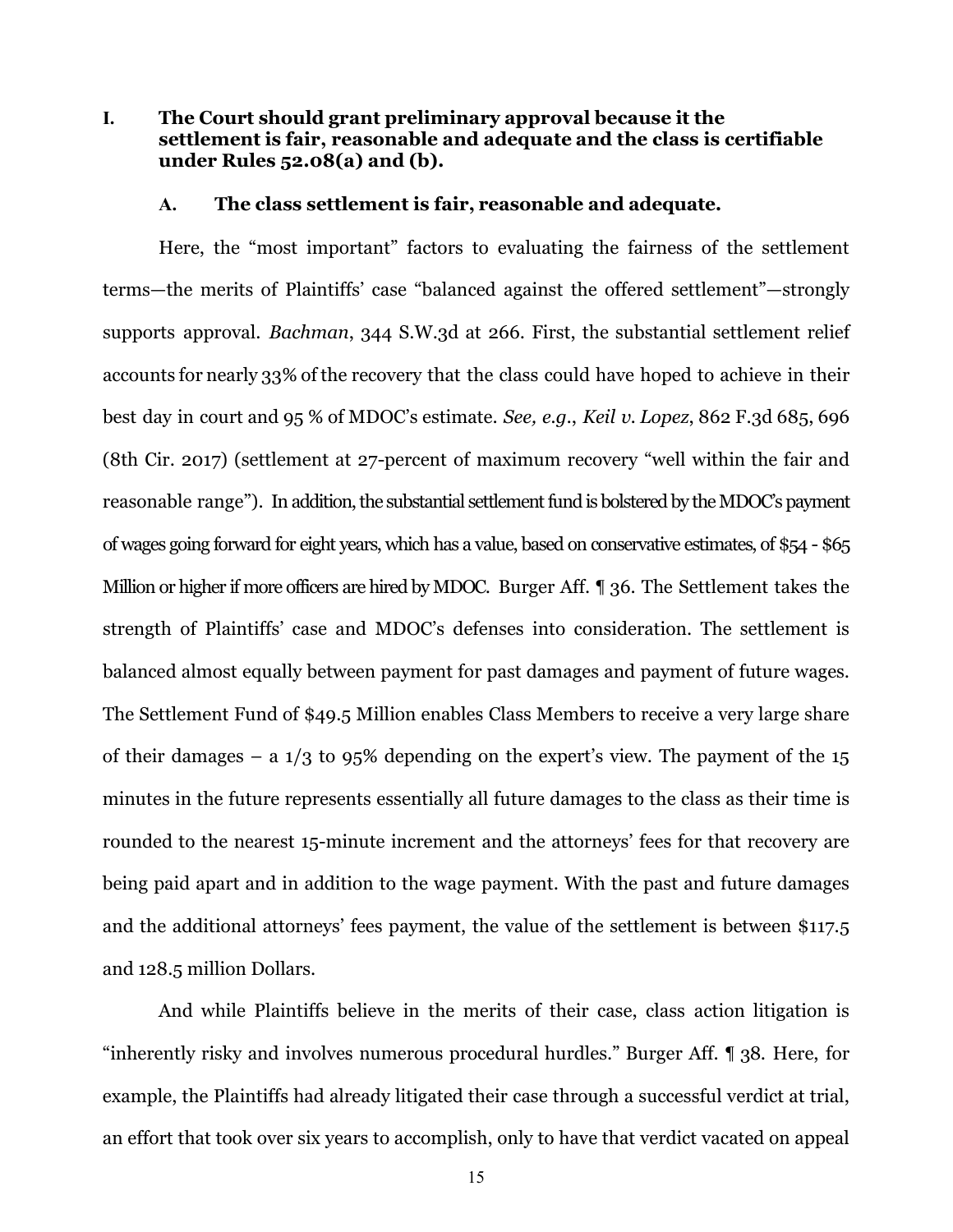three years later, with the case sent back to this Court for further proceedings. Burger Aff.  $\P$  25 – 32, 38. Although the Missouri Supreme Court affirmed certain parts of Plaintiffs' case in chief, concluding that some of the activities at issue were compensable and that the class had been properly certified, other key issues were undecided in advance of the second trial, set for June of 2022, including whether five of the seven activities were compensable under applicable law. Burger Aff. ¶ 38. In addition, unlike the first trial, which was only about damages, the second trial would have been about both liability and damages, with the additional risk that Plaintiffs would not prevail on the compensability of all the activities for which they sought compensation. Burger Aff. 138. In addition, unlike the first trial, MDOC would be allowed to put on expert testimony, which it had been precluded from doing at the trial in 2018, meaning that Plaintiffs faced the risk that the jury would believe the MDOC's expert, whose damages figure (\$52 million) was much lower than that of Plaintiffs' expert. (*Id.*). And there can be no doubt that simply trying a case of this complexity in front of an entirely different jury meant that Plaintiffs could not be certain of prevailing again. (*Id*.).

Even if the Plaintiffs prevailed at the second trial, Plaintiff faced the potential hurdle of immediate appeal, and the uncertainty (and lengthy delay) that they had already experienced after the verdict in the first trial. (*Id*.). And though the Missouri Supreme Court had affirmed the earlier class certification decision, MDOC was free to seek decertification again. (*Id*.). Moreover, MDOC could assert immunity to the equitable claims (and did in their summary judgment Motion) and could assert immunity from execution on the judgment as they did before the Western District Court of Appeals. (*Id*.).[3](#page-15-0) The threat of

<span id="page-15-0"></span><sup>&</sup>lt;sup>3</sup> The parties litigated MDOC's Motion and Renewed Motion to Stay the Amended Judgement in the Court of Appeals and Motion to Quash the Garnishment in the Trial Court in April of 2019. For its immunity argument, MDOC relied on *Nacy v. LePage*, 111 S.W.2d 25 (Mo. 1937) (Holding that the State Treasurer cannot be garnished, the State enjoys immunity from garnishment) and *Otte v. Mo. State Treasurer*, 141 S.W.3d 74, 74 (Mo. App. E.D. 2004) (holding that sovereign immunity prevented an employee from "bringing a Chapter 513 action in execution against the Treasurer."). MDOC made a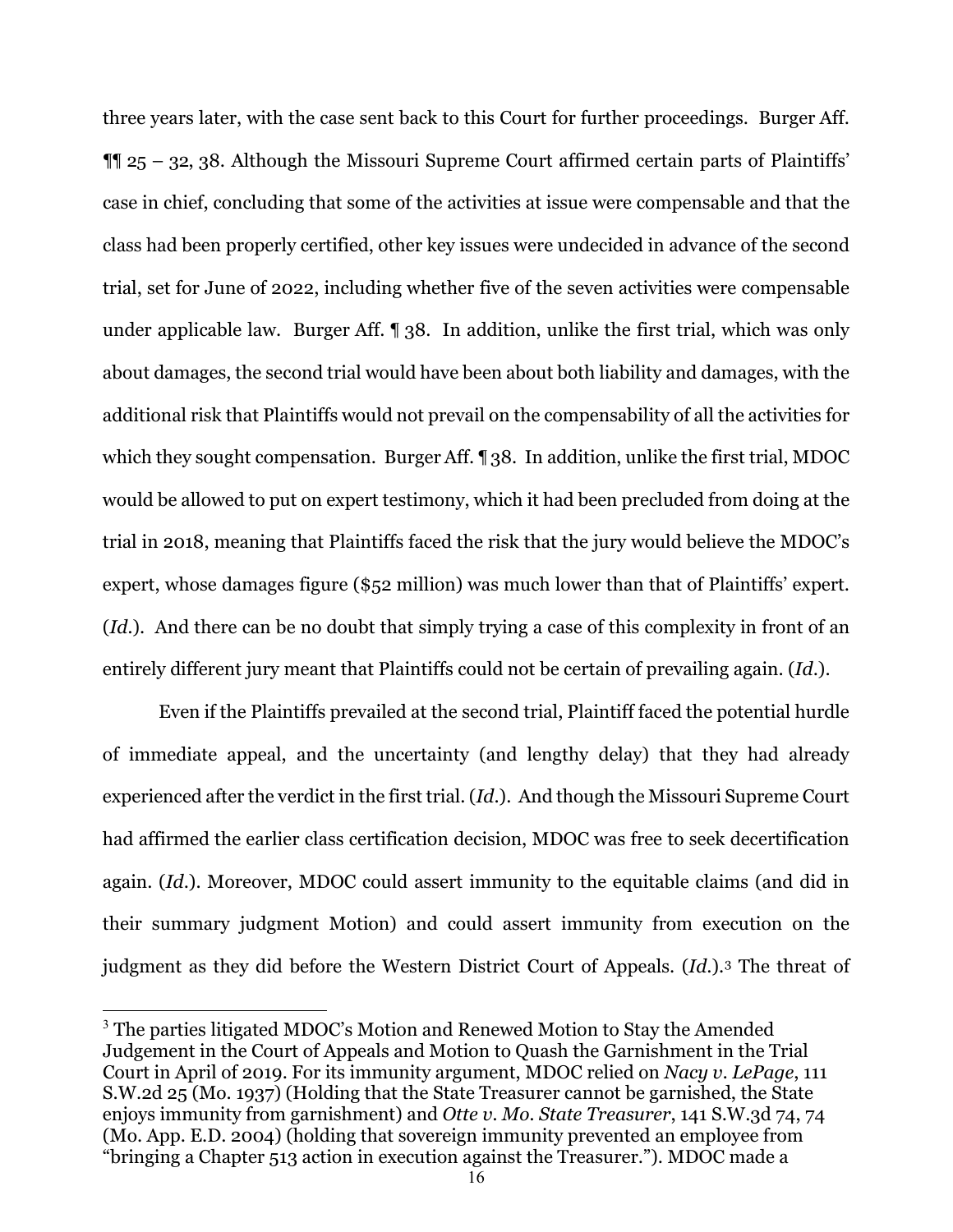potential decertification, along with summary judgment, trial, and appeal present significant risks in any case. *Id.; see also Bachman*, 344 S.W.3d at 266 (considering procedural and substantive complexities including "expense on appeal"). Thus, the significant recovery for the class achieved here reflects a fair balance between the potential maximum recovery, the Plaintiffs' meritorious claims, as well as the "complexity, expense, and likely duration of the litigation." Burger Aff. ¶ 34, 37 and 38.

The other factors likewise favor approving the settlement. First, there is plainly no fraud or collusion here. This case was vigorously contested over years, many motions, trial, appeal and remand. Burger Aff.  $\P_3$  – 31. Settlement negotiations were negotiated at arm's length by experienced counsel, over several sessions involving intense advocacy on both sides. Burger Aff. ¶ 33. Second, the settlement is balanced between potential recovery maximums and minimums, as well as balanced between compensation for past and future damages. Third, the method of distributing the relief to the Class is highly efficient because it requires class members to do nothing—they will automatically receive a payment of what Plaintiffs calculate with their expert to be their share of the settlement fund based on their time of service. Class members will receive a check and thereafter be able to submit a claim if they believe the amount is incorrect in any way. If need be, there will be a second distribution for all unclaimed settlement funds and resolving class member claims where an individual submitted a valid claim adjustment – payments to class members continue until the Settlement Fund is depleted. Settlement ¶¶ III.A; V.L; Burger Aff. ¶ 35. Furthermore, the Settlement treats class members equitably relative to each other by awarding them a pro

similar argument with Missouri Constitution Article IV, § 28 as well, asserting the State never has to pay a judgment unless the legislature explicitly so directs. The MDOC also asserted it never would have to post a bond and any judgement would be stayed under *State ex rel. Dir. of Revenue, State of Mo. v. Gabbert*, 925 S.W.2d 838, 839 (Mo. banc 1996). The Court of Appeals found for MDOC on these issues and stayed execution of the 2018 judgment.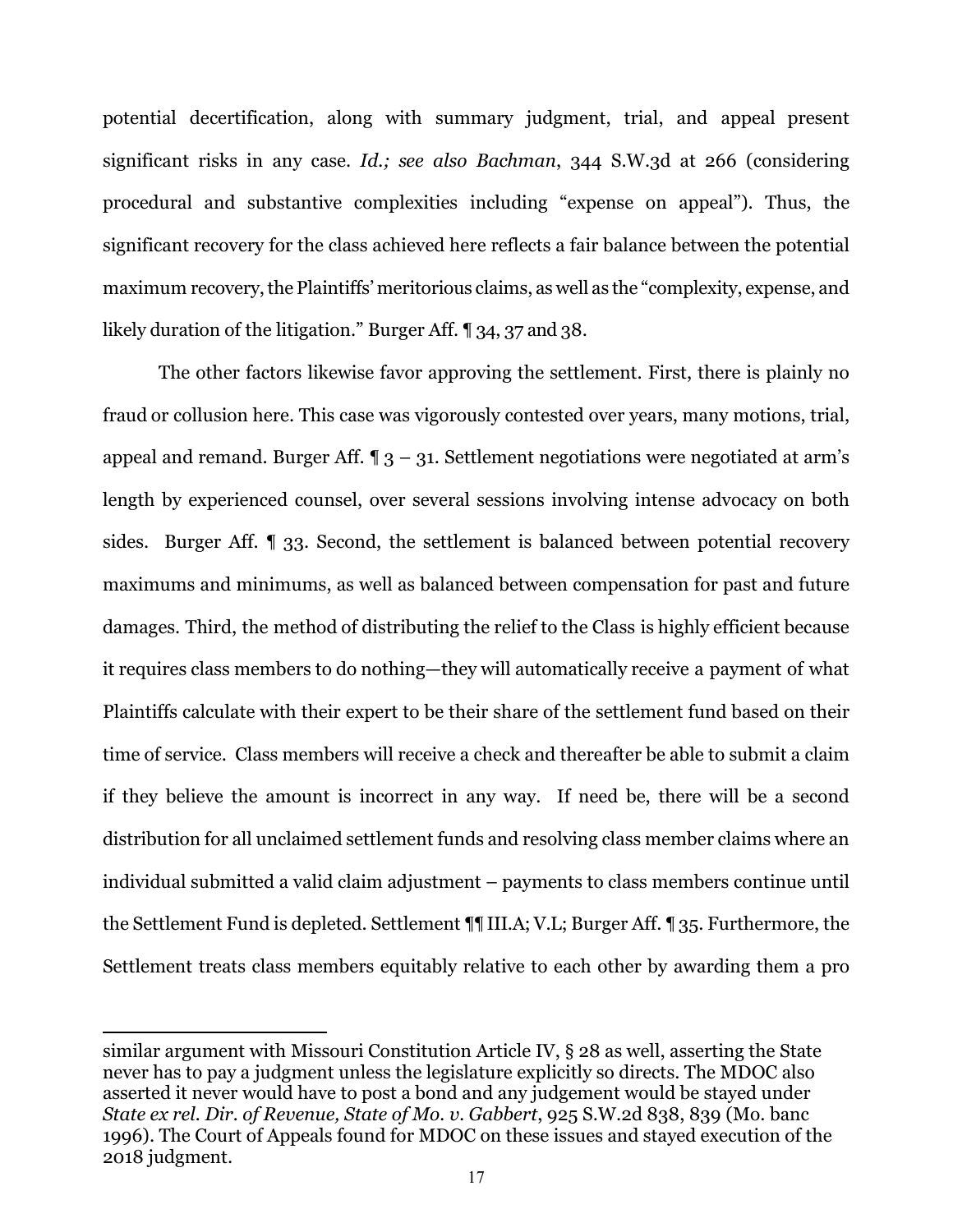rata share of the Settlement Fund that is based on the amount of time that they worked at one or more of the MDOC institutions, and subject to a plan of distribution developed by Plaintiffs' expert. Settlement ¶ III.A; V.G. Fourth, the substantial recovery compares favorable given the myriad risks and extensive costs of prolonged litigation. Finally, Class Counsel views the settlement as an excellent result for the class, one that is likely to be viewed favorably by the class members who will appreciate receiving compensation from this lawsuit without having to expend any resources of their own. Burger Aff. ¶¶ 34, 37.

#### **B. The Court will be able to certify the class for judgment.**

The Settlement is not only fair, reasonable, and adequate, but certifying the class for judgment on the Settlement is appropriate under Missouri Rules of Civil Procedure 52.08(a) and 52.08(b)(3).

First, it is important to note that the class at issue here was subject to full litigation and briefing, and was found to meet the requirements of Missouri Rules of Civil Procedure 52.08(a) and 52.08(b)(3) earlier in this case, a decision that was affirmed through multiple MDOC motions to decertify and ultimately affirmed by the Missouri Supreme Court. Burger Aff. ¶¶ 8, 9, 27; *Hootselle v. Missouri Dept. Corr.*, 624 S.W.3d 123, 134, 135 (Mo. 2021). The proposed class satisfy the Rule 52.08(a) prerequisites: "numerosity, commonality, typicality, and fair and adequate representation." *Elsea*, 463 S.W.3d at 417.

Numerosity is satisfied here because the Settlement Class consists of thousands of current and former Corrections Officers. *Frank*, 577 S.W.3d at 167 (class that exceeds 40 members is numerous). Commonality is likewise met. Common issues include whether MDOC required all Corrections Officers I and II to perform pre- and post-shift activities and refused to pay for it; thus, the claims all depend upon "a common legal grievance" that turns on MDOC's uniform course of conduct. *Elsea*, 463 S.W.3d at 419. Typicality is satisfied because Plaintiffs' claims arise from MDOC's uniform "course of conduct" that exists as to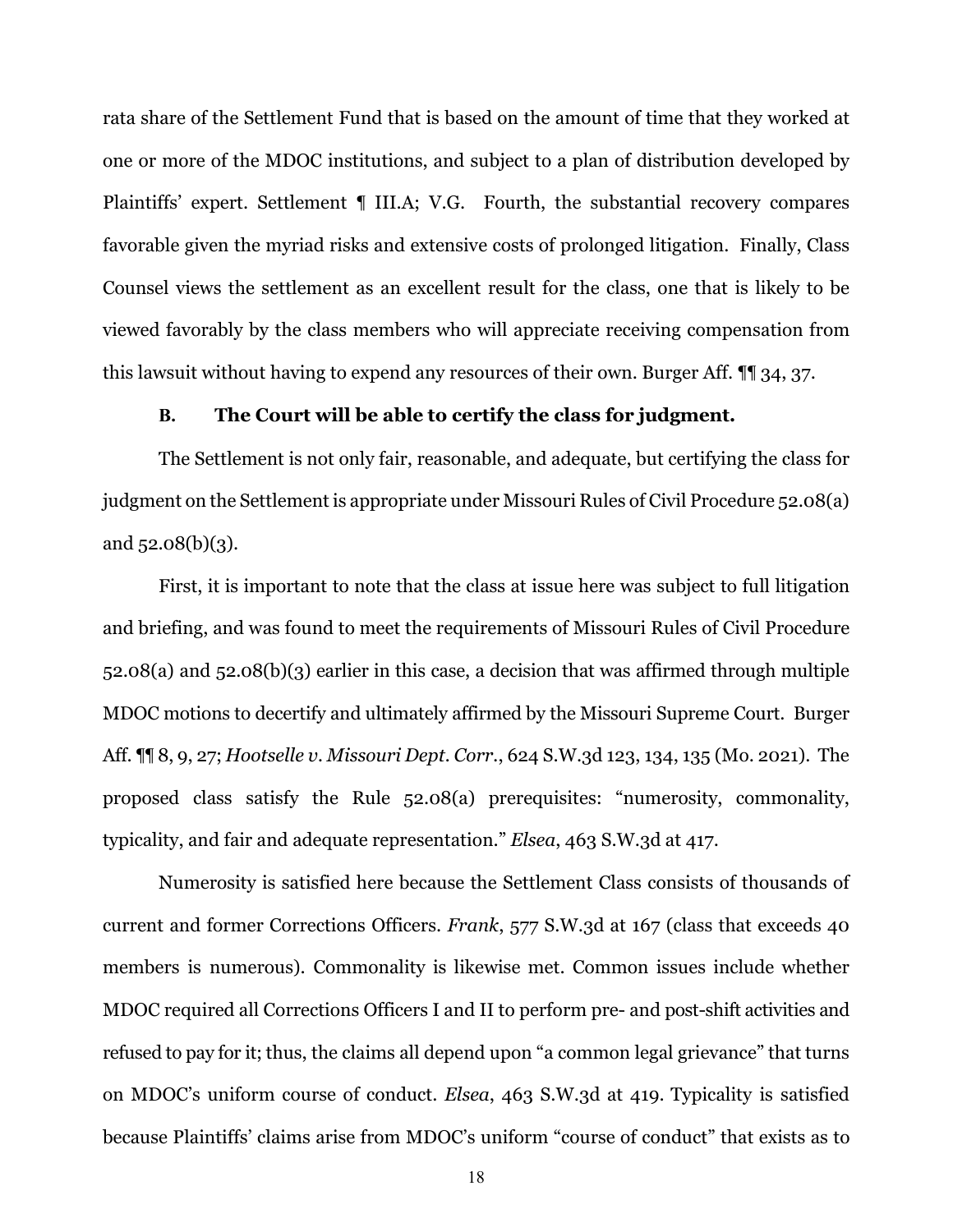the class claims and "gives rise to the same legal or remedial theory." *Hale*, 231 S.W.3d at 223. Finally, adequacy is satisfied because the Class Representatives and Class Counsel have vigorously prosecuted this action and their interests are aligned with those of the Settlement Class—to obtain the largest recovery possible. *Carpe*, 224 F.R.D. at 458.

Additionally, Rule 52.08(b)(3) predominance is satisfied because the "single common issue. . . is the overriding issue in the litigation." *Elsea*, 463 S.W.3d at 422. Here, the central issue of whether MDOC required all Corrections Officers I and II to perform pre- and postshift activities and refused to pay for it is the overriding issue and driving force of the litigation and predominates over any individual issues. Superiority is satisfied because an agreed resolution with a large payout made directly to class members is superior to the costs, risks, and delays of other options for continuing this case through a second trial (and potential appeals) and guarantees that class members receive a recovery. Thus, all of the requirements to certify the Settlement class, after notice and a final approval hearing, are met, and the Court should grant preliminary approval, and appoint the individual Plaintiffs as Class Representatives and Gary K. Burger of Burger Law, LLC and Michael J. Flannery of Cuneo Gilbert & LaDuca, LLP as Class Counsel.

# **II. The Court should approve the proposed notice plan, set deadlines for opt-outs and objections, and set a final approval hearing date in October, 2022.**

As part of the preliminary approval order, the Court should also approve the proposed forms and manner of notice. The notice constitutes the "best practicable notice" under the circumstances and is direct notice to each class member individually. The email and post-card notices (as well as a long-form notice available on the settlement website) are consistent with the types of plain-English forms recommended by the Federal Judicial Center and inform the class members of all the required information, including (i) the nature of the action; (ii) the class definition; (iii) the class claims; (iv) that a class member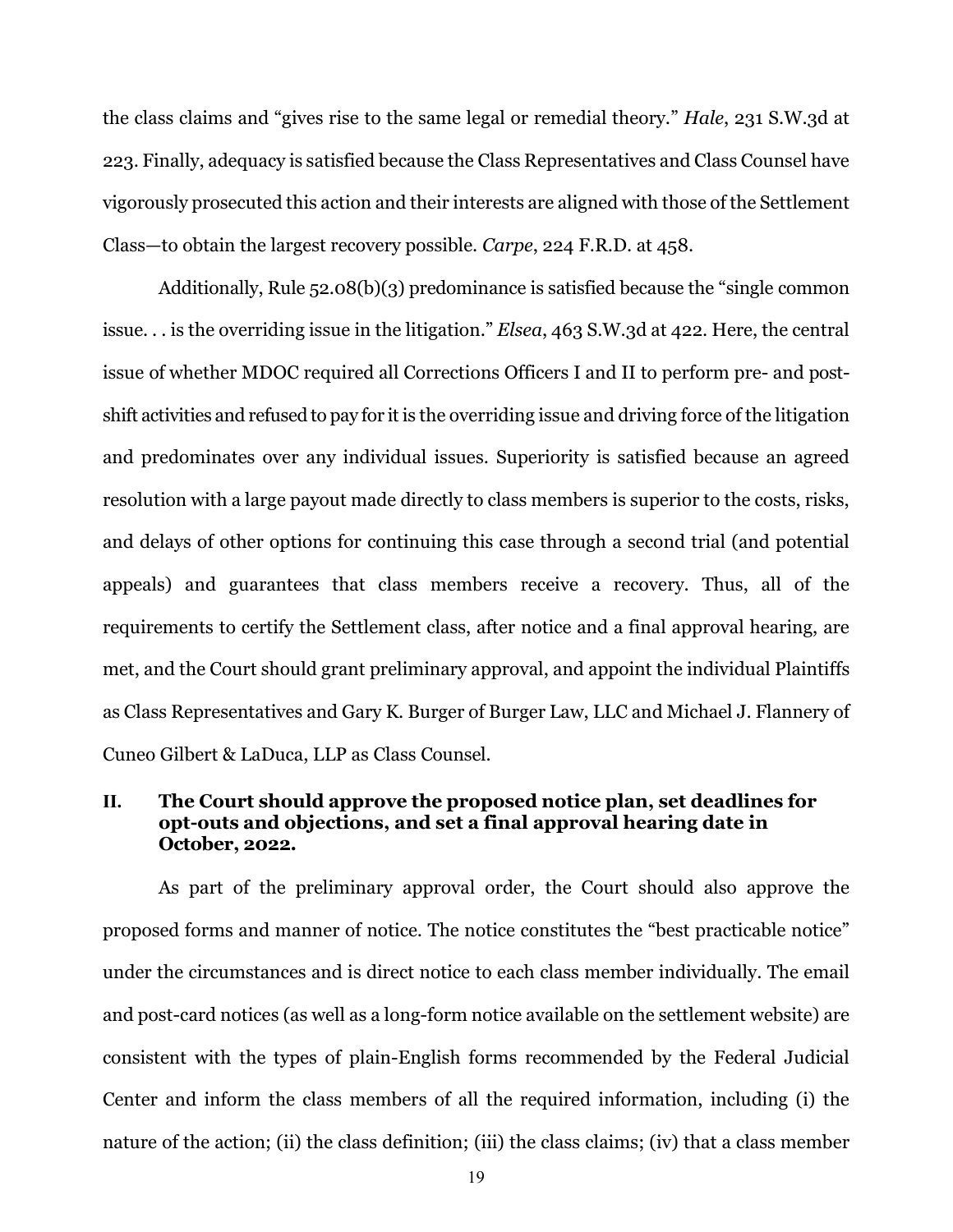may object and enter an appearance through an attorney if the member so desires; (v) that the Court will exclude from the class any member who requests exclusion; (vi) the time and manner for requesting exclusion; and (vii) the binding effect of a class judgment on members. The Settlement Administrator will provide the notice and report to Class Counsel who will in turn report to the Court on the effectiveness of the notice plan. The notice also provides for the Court to schedule a final approval hearing after class members have had a chance to opt-out of, object to, or remain part of the Settlement.

**WHEREFORE**, the Plaintiff Class requests this Court Grant this Motion, and enter an Order:

- 1. Preliminarily approving the Class Action Settlement Agreement with Missouri Department of Corrections ("MDOC"), attached as Exhibit 1 (the "Settlement"), which provides, in exchange for a release, the establishment of a \$49.5 million settlement fund and payment of eight years of additional wages (15 minutes per shift) to Corrections Officers I and II (now called Correctional Officer and Correctional Sergeants by MDOC);
- 2. Certifying the Settlement Class and appointing Class Counsel and the Class Representatives for purposes of settlement;
- 3. Approving the proposed notice plan and deadlines for Settlement Class Members to object to, or opt-out of, the proposed Settlement as set forth in this table of proposal deadlines: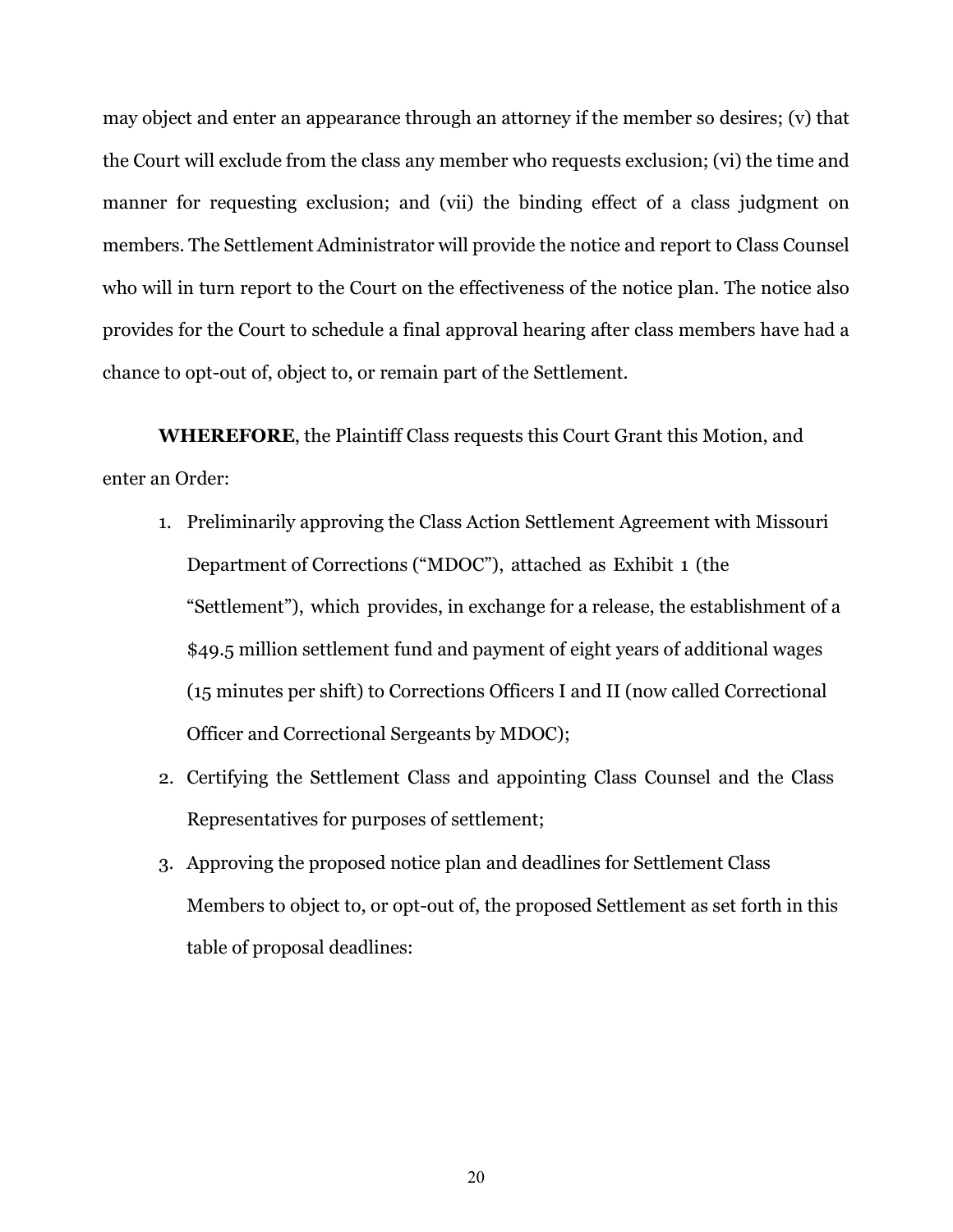# **PROPOSED APPROVAL TIMELINE**

| <b>Event</b>                                         | <b>Time for Compliance</b>                                             |
|------------------------------------------------------|------------------------------------------------------------------------|
| Deadline for Settlement Administrator to             | Within 30 days from entry of the                                       |
| Mail Notice to Settlement Class Members              | Preliminary Approval Order                                             |
| Deadline for Class Member Objections                 | 60 days after notice is sent                                           |
| Deadline for Opt-Outs                                | 60 days after notice is sent                                           |
| Deadline for motion for attorneys' fees and<br>costs | 10 days prior to deadline for Class Member<br><b>Objections</b>        |
| Deadline for motion for final approval               | 10 days prior to Final Approval Hearing                                |
| <b>Final Approval Hearing</b>                        | Approximately 120 days from entry of the<br>Preliminary Approval Order |

- 4. Scheduling a hearing for October, 2022 to consider final approval of the proposed Settlement.
- 5. Enter the proposed Order Preliminary Approving Class Action Settlement, Directing Notice, and Setting Date for Final Approval Hearing on a date selected by the Court in October of 2022; and
- 6. for any further just and proper relief.

Dated: June 1, 2022 Respectfully submitted,

 /s/Gary K. Burger BURGER LAW FIRM, LLC Gary K. Burger, #43478 500 N. Broadway, Suite 1860 St. Louis, MO 63102 (314) 542-2222 (314) 542-2229 Facsimile [gary@burgerlaw.com](mailto:gary@burgerlaw.com) 

 Michael J. Flannery, #52714 CUNEO GILBERT & LADUCA, LLP 500 N. Broadway, Suite 1450 St. Louis, MO 63102 (314) 226-1015 (202) 789-1813 Facsimile [mflannery@cuneolaw.com](mailto:mflannery@cuneolaw.com) 

*Attorneys for Plaintiffs and the Certified Class*